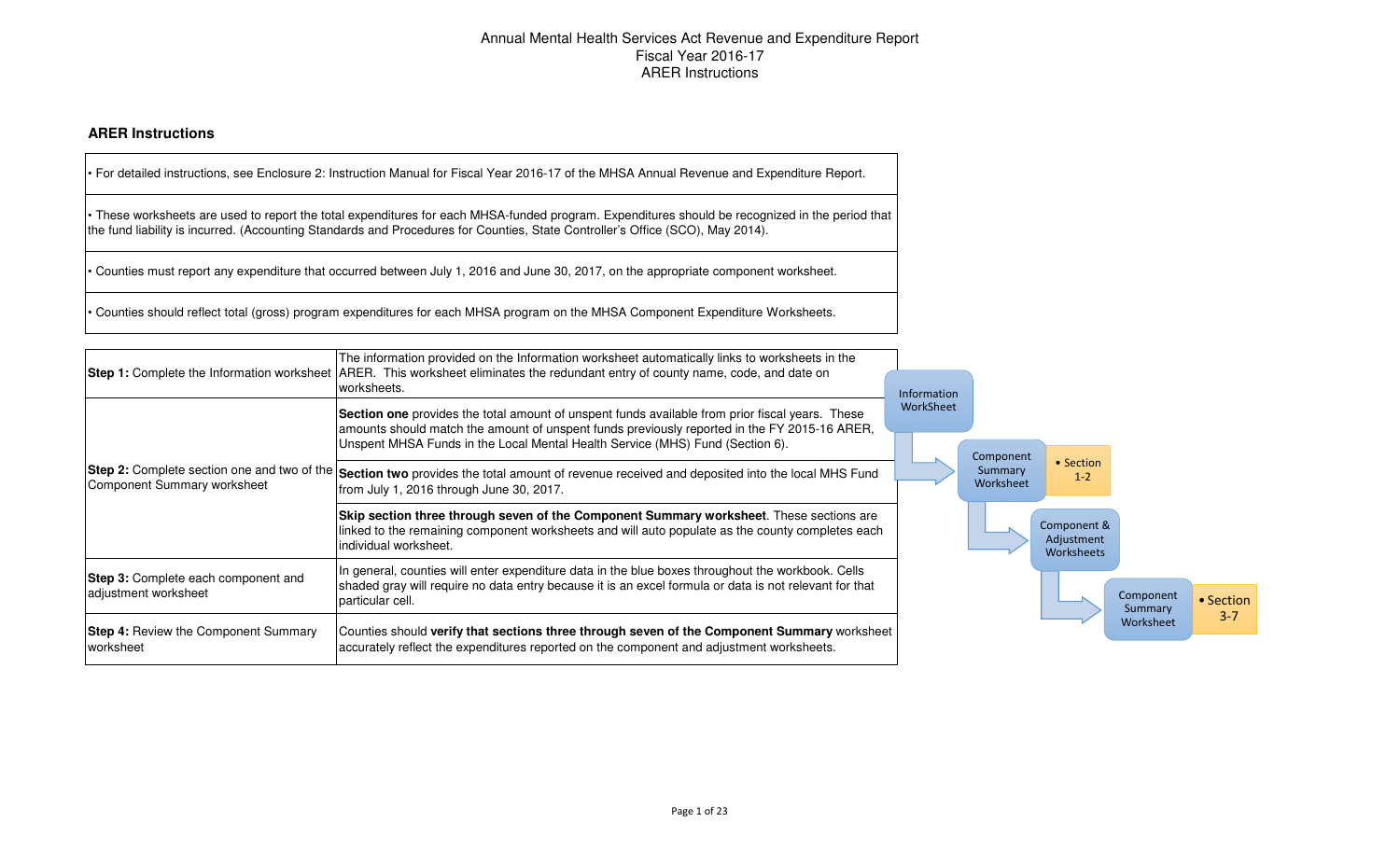# Annual Mental Health Services Act Revenue and Expenditure Report for Fiscal Year 2016-17 Information

| Date:                                        | 12/26/2017                        |
|----------------------------------------------|-----------------------------------|
| County:                                      | Marin                             |
| <b>County Code:</b>                          | 21                                |
| Address:                                     | 20 North San Pedro Road Ste. 2025 |
| City:                                        | San Rafael                        |
| Zip:                                         | 94903                             |
| County Population: Over 200,000? (Yes or No) | Yes                               |
| Name of Preparer:                            | Shahrzad Momenzadeh               |
| Title of Preparer:                           | Accountant II                     |
| Preparer Contact Email:                      | smomenzadeh@marincounty.org       |
| <b>Preparer Contact Telephone</b>            | 415-473-6935                      |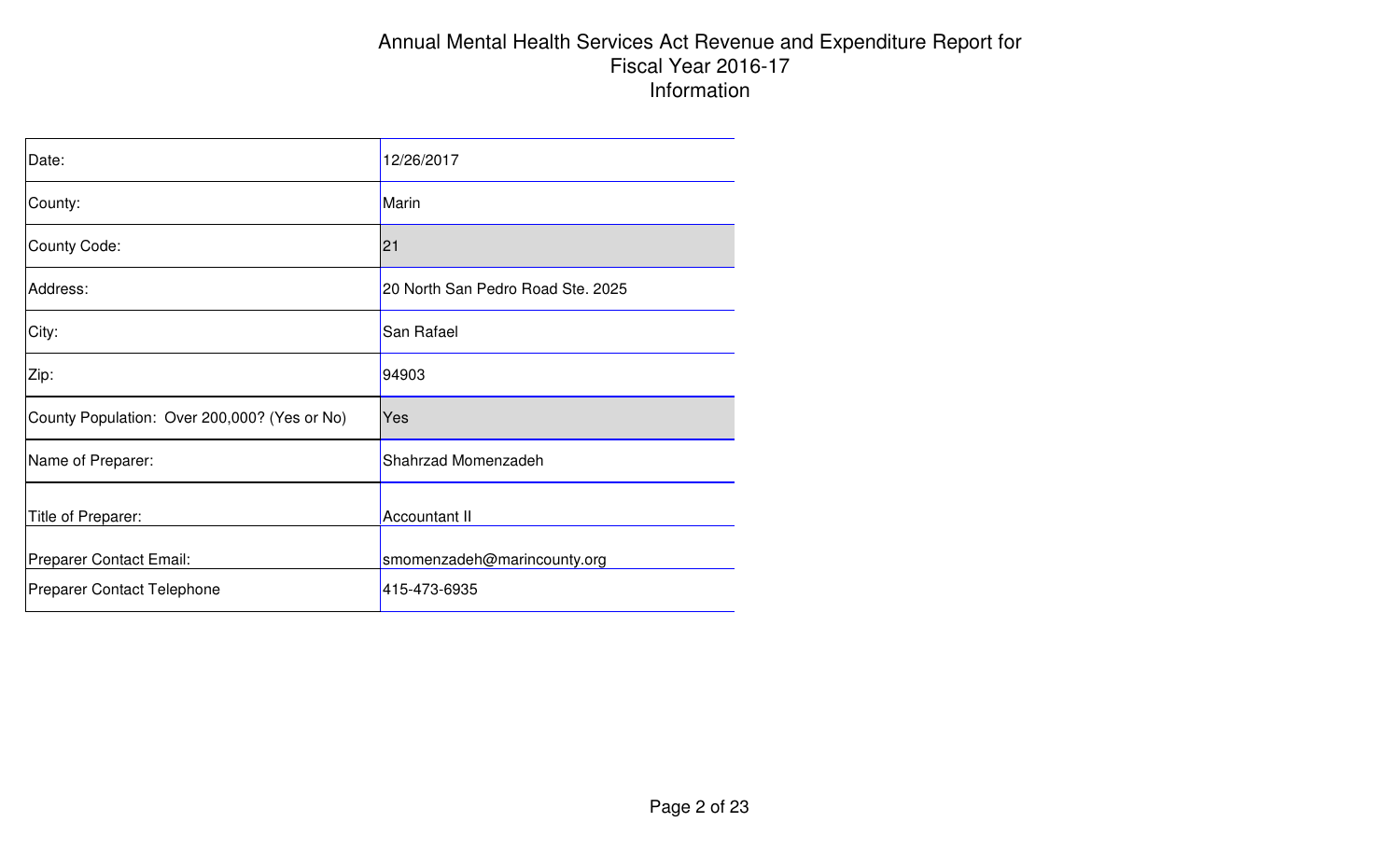### **Annual Mental Health Services Act Revenue and Expenditure Report for Fiscal Year 2016-17 Component Summary**

|                                                                                 |                 | A<br>% of revenue |                |              |                |              |               |        |                                                                                                                                    |                |                 |
|---------------------------------------------------------------------------------|-----------------|-------------------|----------------|--------------|----------------|--------------|---------------|--------|------------------------------------------------------------------------------------------------------------------------------------|----------------|-----------------|
| <b>Total Annual Planning Costs</b>                                              | \$0.00          |                   |                |              |                |              |               |        | Total MHSA costs for planning for all components may not exceed 5 percent of the total annual MHSA revenues received by the County |                |                 |
| <b>Total Evaluation Costs</b><br>$\overline{2}$                                 | \$297.544.59    |                   |                |              |                |              |               |        |                                                                                                                                    |                |                 |
| <b>Total Administration</b><br>$\mathbf{3}$                                     | \$1,145,998.04  |                   |                |              |                |              |               |        |                                                                                                                                    |                |                 |
|                                                                                 | $\mathsf{A}$    | B                 | C              | D            | Е              | F.           | G             | H      |                                                                                                                                    |                | K               |
| (Click component title to jump to worksheet)                                    | <b>CSS</b>      | PEI               | <b>INN</b>     | <b>WET</b>   | <b>CFTN</b>    | <b>TTACB</b> | <b>WET RP</b> | PEI SW | <b>MHSA HP</b>                                                                                                                     | PR             | <b>TOTAL</b>    |
| SECTION 1: Unspent MHSA Funds Available in the MHS Fund From Prior Fiscal Years |                 |                   |                |              |                |              |               |        |                                                                                                                                    |                |                 |
| Local Prudent Reserve<br>$\overline{1}$                                         |                 |                   |                |              |                |              |               |        |                                                                                                                                    | \$2,175,490.00 | \$2,175,490.00  |
| 2 FY 2006-07                                                                    |                 |                   |                |              |                |              |               |        |                                                                                                                                    |                | \$0.00          |
| 3 FY 2007-08                                                                    |                 |                   |                |              |                |              |               |        |                                                                                                                                    |                | \$0.00          |
| FY 2008-09<br>$\overline{4}$                                                    |                 |                   |                |              |                |              |               |        |                                                                                                                                    |                | \$0.00          |
| 5 FY 2009-10                                                                    |                 |                   |                |              |                |              |               |        |                                                                                                                                    |                | \$0.00          |
| 6 FY 2010-11                                                                    |                 |                   | \$1,439,870.00 |              | \$860,147.00   |              |               |        |                                                                                                                                    |                | \$2,300,017.00  |
| 7 FY 2011-12                                                                    |                 |                   |                |              |                |              |               |        |                                                                                                                                    |                | \$0.00          |
| 8 FY 2012-13                                                                    |                 |                   |                |              |                |              |               |        |                                                                                                                                    |                | \$0.00          |
| FY 2013-14<br>9                                                                 |                 |                   |                |              |                |              |               |        |                                                                                                                                    |                | \$0.00          |
| 10 FY 2014-15                                                                   | \$3,558,768.00  | \$247,728.00      | \$256,927.00   | \$608,439.00 | \$908,013.00   |              |               |        |                                                                                                                                    |                | \$5,579,875.00  |
| 11 FY 2015-16                                                                   | \$6,122,607.00  | \$1,530,652.00    | \$402,803.00   |              |                |              |               |        |                                                                                                                                    |                | \$8,056,062.00  |
| 12 Interest                                                                     | \$444,723.35    | \$71,443.30       | \$14,958.68    | \$30,000.33  | \$8,465.84     |              |               |        |                                                                                                                                    |                | \$569,591.50    |
| 13  TOTAL                                                                       | \$10,126,098.35 | \$1,849,823.30    | \$2,114,558.68 | \$638,439.33 | \$1,776,625.84 | \$0.00       | \$0.00        | \$0.00 | \$0.00                                                                                                                             | \$2,175,490.00 | \$18,681,035.50 |
| SECTION 2: MHSA Funds Received in FY 2016-17 (Revenue)                          |                 |                   |                |              |                |              |               |        |                                                                                                                                    |                |                 |
| Transfer from Local Prudent Reserve<br>$\overline{1}$                           |                 |                   |                |              |                |              |               |        |                                                                                                                                    |                | \$0.00          |
| IFY 2016-17 MHSA Funds<br>$\overline{2}$                                        | \$7,866,561.81  | \$1,966,640.65    | \$517,536.98   |              |                |              |               |        | \$1,493,655.94                                                                                                                     |                | \$11,844,395.38 |
| 3 FY 2016-17 Interest Earned on local MHS Fund                                  | \$83,667.77     | \$20,916.94       | \$5,504.46     |              |                |              |               |        | \$1,705.22                                                                                                                         |                | \$111,794.39    |
| 4 TOTAL                                                                         | \$7,950,229.58  | \$1,987,557.59    | \$523,041.44   | \$0.00       | \$0.00         | \$0.00       | \$0.00        | \$0.00 | \$1,495,361.16                                                                                                                     | \$0.00         | \$11,956,189.77 |
| SECTION 3: Program Expenditures and Sources of Funding 2016-17                  |                 |                   |                |              |                |              |               |        |                                                                                                                                    |                |                 |
| 1 MHSA Funds                                                                    |                 |                   |                |              |                |              |               |        |                                                                                                                                    |                |                 |
| 2 FY 2006-07                                                                    |                 |                   |                | \$0.00       |                |              |               |        |                                                                                                                                    |                | \$0.00          |
| 3 FY 2007-08                                                                    |                 |                   |                | \$0.00       | \$0.00         |              |               |        |                                                                                                                                    |                | \$0.00          |
| 4 FY 2008-09                                                                    |                 |                   | \$0.00         | \$0.00       | \$0.00         | \$0.00       | \$0.00        | \$0.00 |                                                                                                                                    |                | \$0.00          |
| 5 FY 2009-10                                                                    |                 |                   | \$0.00         | \$0.00       | \$0.00         | \$0.00       | \$0.00        | \$0.00 |                                                                                                                                    |                | \$0.00          |
| 6 FY 2010-11                                                                    |                 |                   | \$203,535.02   | \$0.00       | \$323,487.80   | \$0.00       | \$0.00        | \$0.00 |                                                                                                                                    |                | \$527,022.82    |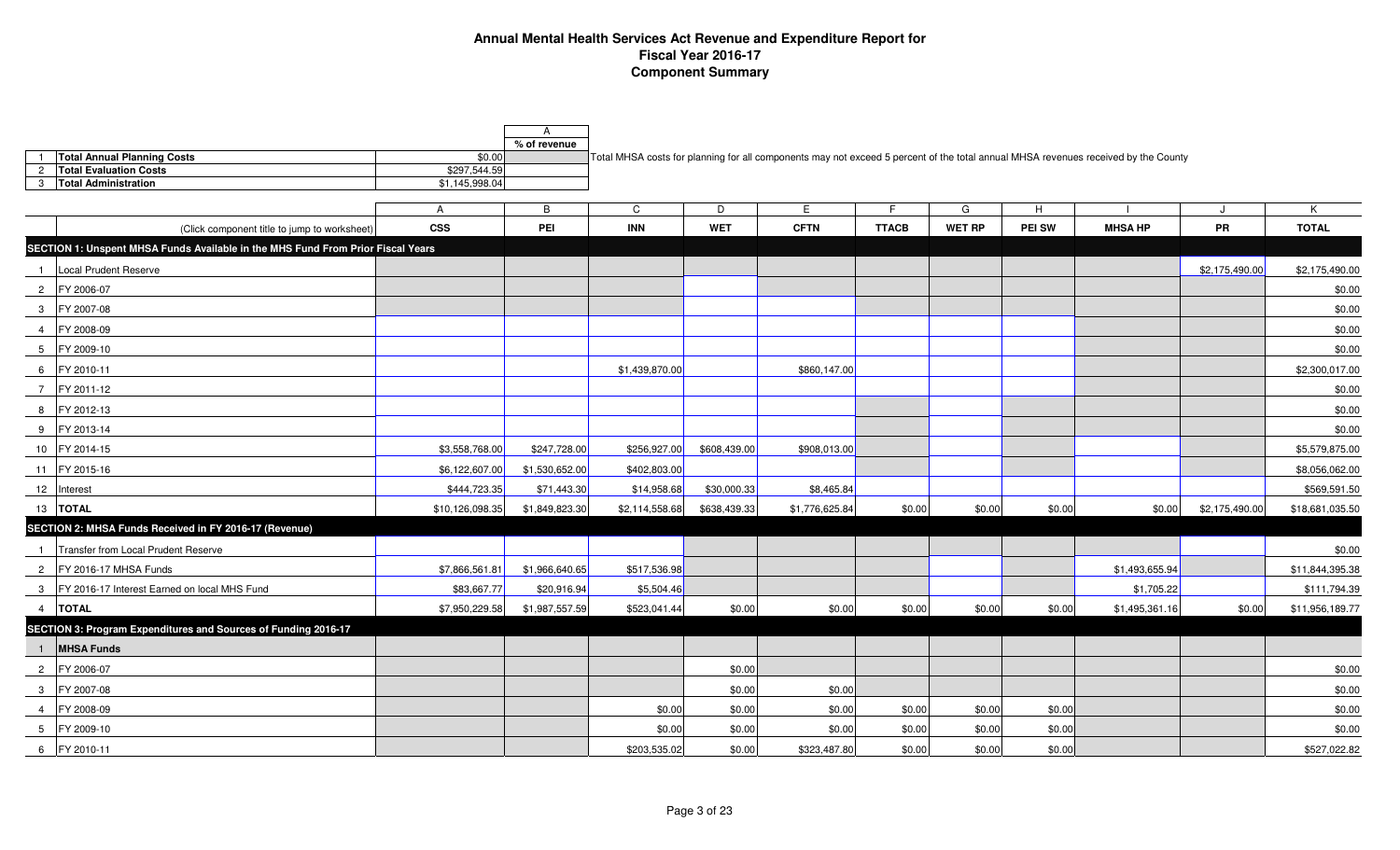### **Annual Mental Health Services Act Revenue and Expenditure Report for Fiscal Year 2016-17 Component Summary**

|                | (Click component title to jump to worksheet)            | <b>CSS</b>     | PEI            | <b>INN</b>   | <b>WET</b>   | <b>CFTN</b>  | <b>TTACB</b> | <b>WET RP</b> | <b>PEI SW</b> | <b>MHSA HP</b> | <b>PR</b> | <b>TOTAL</b>   |
|----------------|---------------------------------------------------------|----------------|----------------|--------------|--------------|--------------|--------------|---------------|---------------|----------------|-----------|----------------|
|                | 7 FY 2011-12                                            |                |                | \$0.00       | \$0.00       | \$0.00       | \$0.00       | \$0.00        | \$0.00        |                |           | \$0.00         |
|                | 8 FY 2012-13                                            |                |                | \$0.00       | \$0.00       | \$0.00       |              | \$0.00        |               |                |           | \$0.00         |
|                | 9 FY 2013-14                                            |                |                | \$0.00       | \$0.00       | \$0.00       |              | \$0.00        |               |                |           | \$0.00         |
|                | 10 FY 2014-15                                           | \$3,558,768.00 | \$247,728.00   | \$0.00       | \$270,303.06 | \$0.00       |              | \$0.00        |               | \$0.00         |           | \$4,076,799.06 |
|                | 11 FY 2015-16                                           | \$1,067,321.73 | \$1,530,652.00 | \$0.00       | \$0.00       | \$0.00       |              | \$0.00        |               | \$0.00         |           | \$2,597,973.73 |
|                | 12 FY 2016-17                                           | \$0.00         | \$64,381.24    | \$0.00       | \$0.00       | \$0.00       |              | \$0.00        |               | \$0.00         |           | \$64,381.24    |
|                | 13 MHSA Interest                                        | \$0.00         | \$0.00         | \$0.00       | \$0.00       | \$0.00       | \$0.00       | \$0.00        | \$0.00        | \$0.00         |           | \$0.00         |
|                | 14 MHSA Net Expenditure Subtotal for FY 2016-17         | \$4,626,089.73 | \$1,842,761.24 | \$203,535.02 | \$270,303.06 | \$323,487.80 | \$0.00       | \$0.00        | \$0.00        | \$0.00         |           | \$7,266,176.85 |
|                | 15 Other Funds                                          |                |                |              |              |              |              |               |               |                |           |                |
|                | 16 1991 Realignment                                     | \$0.00         | \$0.00         | \$0.00       | \$0.00       | \$0.00       | \$0.00       | \$0.00        | \$0.00        | \$0.00         |           | \$0.00         |
|                | 17 Behavioral Health Subaccount                         | \$0.00         | \$0.00         | \$0.00       | \$0.00       | \$0.00       | \$0.00       | \$0.00        | \$0.00        | \$0.00         |           | \$0.00         |
|                | 18 FFP Revenue                                          | \$2,512,802.10 | \$0.00         | \$0.00       | \$0.00       | \$0.00       | \$0.00       | \$0.00        | \$0.00        | \$0.00         |           | \$2,512,802.10 |
|                | 19 Other                                                | \$90,617.28    | \$0.00         | \$0.00       | \$0.00       | \$0.00       | \$0.00       | \$0.00        | \$0.00        | \$0.00         |           | \$90,617.28    |
|                | 20 MHSA Other Funds Expenditure Subtotal for FY 2016-17 | \$2,603,419.38 | \$0.00         | \$0.00       | \$0.00       | \$0.00       | \$0.00       | \$0.00        | \$0.00        | \$0.00         |           | \$2,603,419.38 |
|                | 21 TOTAL MHSA and Other Funding Sources                 | \$7,229,509.11 | \$1,842,761.24 | \$203,535.02 | \$270,303.06 | \$323,487.80 | \$0.00       | \$0.00        | \$0.00        | \$0.00         |           | \$9,869,596.23 |
|                | SECTION 4: Transfers to Prudent Reserve, WET or CFTN    |                |                |              |              |              |              |               |               |                |           |                |
|                | 1 FY 2014-15                                            | \$0.00         |                |              | \$0.00       | \$0.00       |              |               |               |                | \$0.00    | \$0.00         |
|                | 2 FY 2015-16                                            | \$0.00         |                |              | \$0.00       | \$0.00       |              |               |               |                | \$0.00    | \$0.00         |
|                | 3 FY 2016-17                                            | \$0.00         |                |              | \$0.00       | \$0.00       |              |               |               |                | \$0.00    | \$0.00         |
|                | 4   TOTAL                                               | \$0.00         |                |              | \$0.00       | \$0.00       |              |               |               |                | \$0.00    | \$0.00         |
|                | <b>SECTION 5: Adjustments to MHSA Funds</b>             |                |                |              |              |              |              |               |               |                |           |                |
| $\overline{1}$ | Local Prudent Reserve                                   |                |                |              |              |              |              |               |               |                | \$0.00    | \$0.00         |
|                | 2 FY 2006-07                                            | \$0.00         |                |              | \$0.00       |              |              |               |               |                |           | \$0.00         |
| 3              | FY 2007-08                                              | \$0.00         |                |              | \$0.00       | \$0.00       |              |               |               |                |           | \$0.00         |
|                | 4 FY 2008-09                                            | \$0.00         | \$0.00         | \$0.00       | \$0.00       | \$0.00       | \$0.00       | \$0.00        | \$0.00        |                |           | \$0.00         |
|                | 5 FY 2009-10                                            | \$0.00         | \$0.00         | \$0.00       | \$0.00       | \$0.00       | \$0.00       | \$0.00        | \$0.00        |                |           | \$0.00         |
|                | 6 FY 2010-11                                            | \$0.00         | \$0.00         | \$0.00       | \$0.00       | \$0.00       | \$0.00       | \$0.00        | \$0.00        |                |           | \$0.00         |
| $\overline{7}$ | FY 2011-12                                              | \$0.00         | \$0.00         | \$0.00       | \$0.00       | \$0.00       | \$0.00       | \$0.00        | \$0.00        |                |           | \$0.00         |
|                | 8 FY 2012-13                                            | \$0.00         | \$0.00         | \$0.00       | \$0.00       | \$0.00       | \$0.00       | \$0.00        |               |                |           | \$0.00         |
| 9              | FY 2013-14                                              | \$0.00         | \$0.00         | \$0.00       | \$0.00       | \$0.00       | \$0.00       | \$0.00        |               |                |           | \$0.00         |
|                | 10 FY 2014-15                                           | \$0.00         | \$0.00         | \$0.00       | \$0.00       | \$0.00       | \$0.00       | \$0.00        |               | \$0.00         |           | \$0.00         |
|                | 11 FY 2015-16                                           | \$0.00         | \$0.00         | \$0.00       | \$0.00       | \$0.00       | \$0.00       | \$0.00        |               | \$0.00         |           | \$0.00         |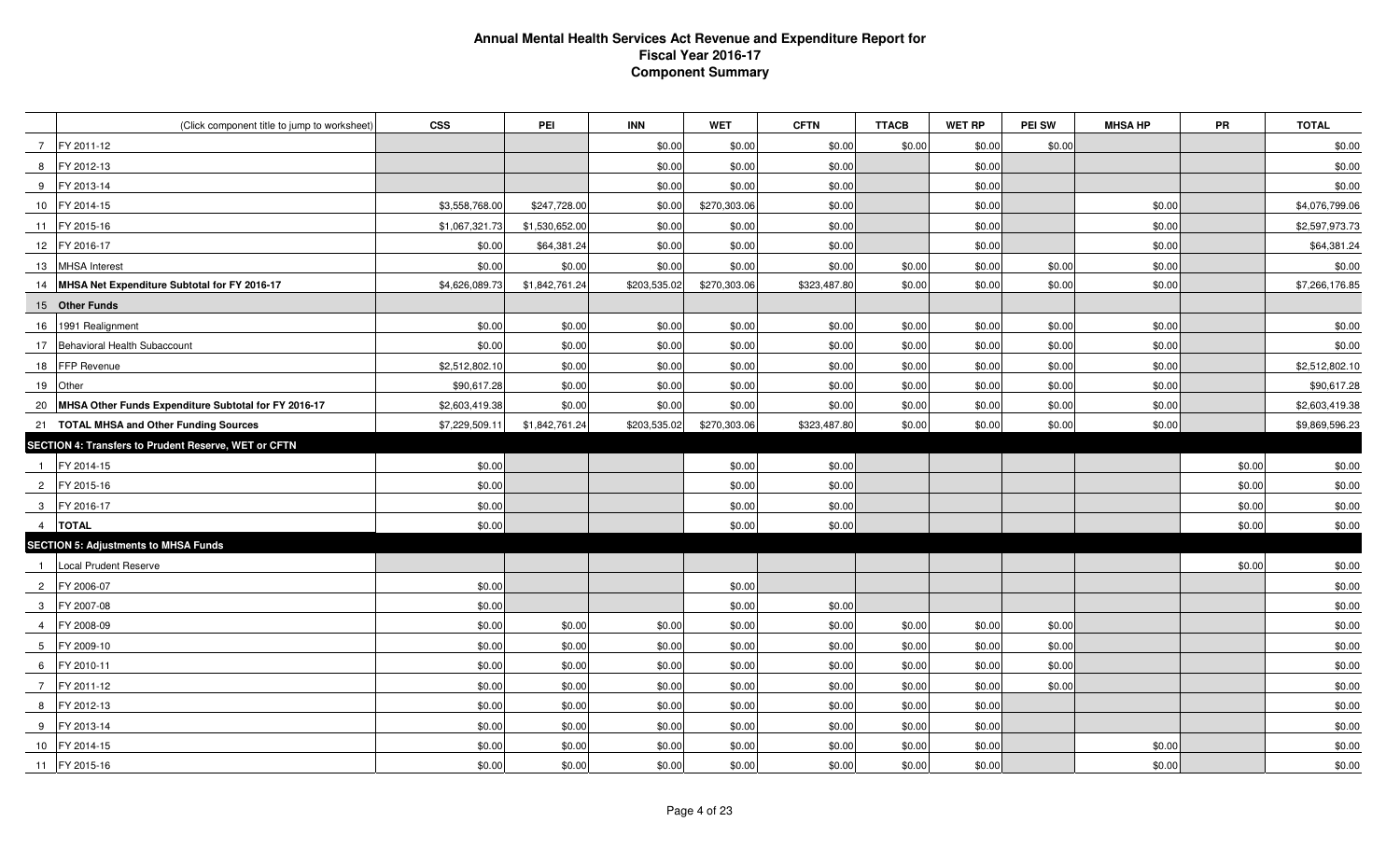### **Annual Mental Health Services Act Revenue and Expenditure Report for Fiscal Year 2016-17 Component Summary**

| (Click component title to jump to worksheet)                            | <b>CSS</b>      | PEI            | <b>INN</b>     | <b>WET</b>   | <b>CFTN</b>    | <b>TTACB</b> | <b>WET RP</b> | <b>PEI SW</b> | <b>MHSA HP</b> | <b>PR</b>      | <b>TOTAL</b>    |
|-------------------------------------------------------------------------|-----------------|----------------|----------------|--------------|----------------|--------------|---------------|---------------|----------------|----------------|-----------------|
| 12 FY 2016-17                                                           | \$0.00          | \$0.00         | \$0.00         | \$0.00       | \$0.00         | \$0.00       | \$0.00        |               | \$0.00         |                | \$0.00          |
| 13 Interest                                                             | \$0.00          | \$0.00         | \$0.00         | \$0.00       | \$0.00         | \$0.00       | \$0.00        | \$0.00        | \$0.00         |                | \$0.00          |
| 14   TOTAL                                                              | \$0.00          | \$0.00         | \$0.00         | \$0.00       | \$0.00         | \$0.00       | \$0.00        | \$0.00        | \$0.00         | \$0.00         | \$0.00          |
| <b>SECTION 6: Adjustments to FFP Revenue</b>                            |                 |                |                |              |                |              |               |               |                |                |                 |
| FY 2006-07<br>$\overline{1}$                                            | \$0.00          | \$0.00         | \$0.00         | \$0.00       |                |              |               |               |                |                | \$0.00          |
| 2 FY 2007-08                                                            | \$0.00          | \$0.00         | \$0.00         | \$0.00       |                |              |               |               |                |                | \$0.00          |
| 3 FY 2008-09                                                            | \$0.00          | \$0.00         | \$0.00         | \$0.00       |                |              |               |               |                |                | \$0.00          |
| 4 FY 2009-10                                                            | \$0.00          | \$0.00         | \$0.00         | \$0.00       |                |              |               |               |                |                | \$0.00          |
| 5 FY 2010-11                                                            | \$0.00          | \$0.00         | \$0.00         | \$0.00       |                |              |               |               |                |                | \$0.00          |
| 6 FY 2011-12                                                            | \$0.00          | \$0.00         | \$0.00         | \$0.00       |                |              |               |               |                |                | \$0.00          |
| 7 FY 2012-13                                                            | \$0.00          | \$0.00         | \$0.00         | \$0.00       |                |              |               |               |                |                | \$0.00          |
| 8 FY 2013-14                                                            | \$0.00          | \$0.00         | \$0.00         | \$0.00       |                |              |               |               |                |                | \$0.00          |
| 9 FY 2014-15                                                            | \$0.00          | \$0.00         | \$0.00         | \$0.00       |                |              |               |               |                |                | \$0.00          |
| 10 FY 2015-16                                                           | \$0.00          | \$0.00         | \$0.00         | \$0.00       |                |              |               |               |                |                | \$0.00          |
| 11  TOTAL                                                               | \$0.00          | \$0.00         | \$0.00         | \$0.00       |                |              |               |               |                |                | \$0.00          |
| SECTION 7: Unspent MHSA Fund in the Local MHS Fund Balance (MHSA + FFP) |                 |                |                |              |                |              |               |               |                |                |                 |
| 1 Local Prudent Reserve                                                 |                 |                |                |              |                |              |               |               |                | \$2,175,490.00 | \$2,175,490.00  |
| 2 FY 2006-07                                                            |                 |                |                | \$0.00       |                |              |               |               |                |                | \$0.00          |
| 3 FY 2007-08                                                            |                 |                |                | \$0.00       | \$0.00         |              |               |               |                |                | \$0.00          |
| FY 2008-09<br>4                                                         | \$0.00          | \$0.00         | \$0.00         | \$0.00       | \$0.00         | \$0.00       | \$0.00        | \$0.00        |                |                | \$0.00          |
| $5\overline{)}$<br>FY 2009-10                                           | \$0.00          | \$0.00         | \$0.00         | \$0.00       | \$0.00         | \$0.00       | \$0.00        | \$0.00        |                |                | \$0.00          |
| 6 FY 2010-11                                                            | \$0.00          | \$0.00         | \$1,236,334.98 | \$0.00       | \$536,659.20   | \$0.00       | \$0.00        | \$0.00        |                |                | \$1,772,994.18  |
| 7 FY 2011-12                                                            | \$0.00          | \$0.00         | \$0.00         | \$0.00       | \$0.00         | \$0.00       | \$0.00        | \$0.00        |                |                | \$0.00          |
| FY 2012-13<br>8                                                         | \$0.00          | \$0.00         | \$0.00         | \$0.00       | \$0.00         |              | \$0.00        |               |                |                | \$0.00          |
| 9 FY 2013-14                                                            | \$0.00          | \$0.00         | \$0.00         | \$0.00       | \$0.00         |              | \$0.00        |               |                |                | \$0.00          |
| 10 FY 2014-15                                                           | \$0.00          | \$0.00         | \$256,927.00   | \$338,135.94 | \$908,013.00   |              | \$0.00        |               |                |                | \$1,503,075.94  |
| 11 FY 2015-16                                                           | \$5,055,285.27  | \$0.00         | \$402,803.00   | \$0.00       | \$0.00         |              | \$0.00        |               | \$0.00         |                | \$5,458,088.27  |
| 12 FY 2016-17                                                           | \$7,866,561.81  | \$1,902,259.41 | \$517,536.98   | \$0.00       | \$0.00         |              | \$0.00        |               | \$1,493,655.94 |                | \$11,780,014.14 |
| 13 Interest                                                             | \$528,391.12    | \$92,360.24    | \$20,463.14    | \$30,000.33  | \$8,465.84     | \$0.00       | \$0.00        | \$0.00        | \$1,705.22     | \$0.00         | \$681,385.89    |
| 14 <b>TOTAL</b>                                                         | \$13,450,238.20 | \$1,994,619.65 | \$2,434,065.10 | \$368,136.27 | \$1,453,138.04 | \$0.00       | \$0.00        | \$0.00        | \$1,495,361.16 | \$2,175,490.00 | \$23,371,048.42 |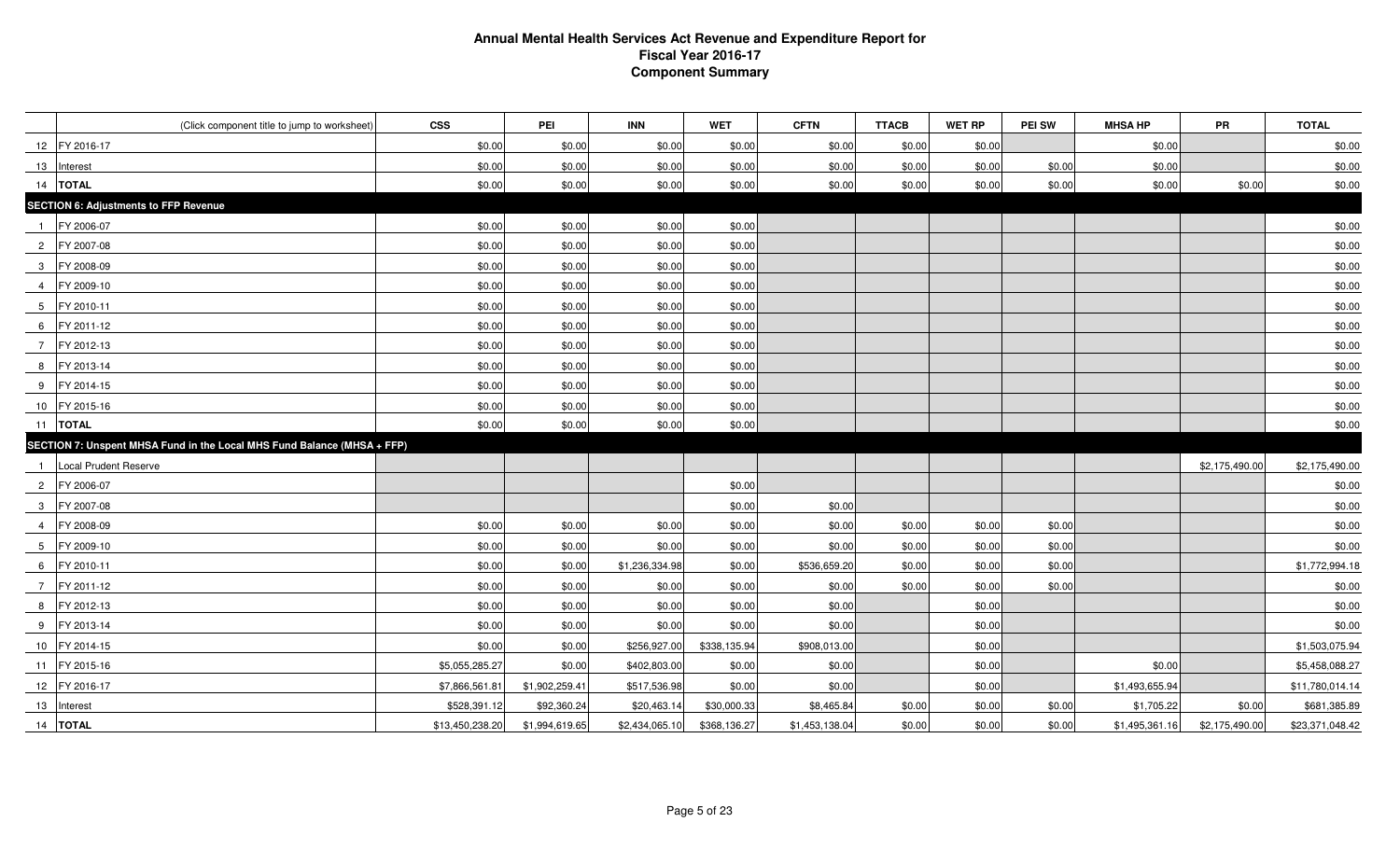### Annual Mental Health Services Act Revenue and Expenditure Report for Fiscal Year 2016-17 Community Services and Supports (CSS) Summary

County: **Marin** 

**Date:** 12/26/2017

#### **SECTION ONE**

|                                                             |                |                | <b>Other Funds</b> |                                        |             |                                                                     |                      |                         |                         | <b>MHSA Funds</b>       |                     |                            |                            |                            |                            |                            |
|-------------------------------------------------------------|----------------|----------------|--------------------|----------------------------------------|-------------|---------------------------------------------------------------------|----------------------|-------------------------|-------------------------|-------------------------|---------------------|----------------------------|----------------------------|----------------------------|----------------------------|----------------------------|
|                                                             | Total          | Medi-Cal FFP   | 1991 Realignment   | <b>Behavioral Health</b><br>Subaccount |             | <b>Total MHSA CSS</b><br>other Funding    (Including MHSA Interest) | <b>MHSA</b> Interest | <b>MHSA CSS 2016-17</b> | <b>MHSA CSS 2015-16</b> | <b>MHSA CSS 2014-15</b> | MHSA CSS 2013<br>14 | <b>MHSA CSS</b><br>2012-13 | <b>MHSA CSS</b><br>2011-12 | <b>MHSA CSS</b><br>2010-11 | <b>MHSA CSS</b><br>2009-10 | <b>MHSA CSS</b><br>2008-09 |
| <b>CSS Annual Planning Costs</b>                            | \$0.00         |                |                    |                                        |             | \$0.00                                                              |                      |                         |                         |                         |                     |                            |                            |                            |                            |                            |
| <b>CSS Evaluation Costs</b>                                 | \$257,544.59   |                |                    |                                        |             | \$257,544.59                                                        |                      |                         | \$255,656.81            | \$1,887.78              |                     |                            |                            |                            |                            |                            |
| <b>CSS Administration Costs</b>                             | \$811,664.92   |                |                    |                                        |             | \$811,664.92                                                        |                      |                         | \$811,664.92            |                         |                     |                            |                            |                            |                            |                            |
| <b>CSS Funds Transferred to JPA</b>                         | \$0.00         |                |                    |                                        |             | \$0.00                                                              |                      |                         |                         |                         |                     |                            |                            |                            |                            |                            |
| <b>CSS Expenditure Incurred by JPA</b>                      | \$0.00         |                |                    |                                        |             | \$0.00                                                              |                      |                         |                         |                         |                     |                            |                            |                            |                            |                            |
| <b>ICSS Funds Transferred to CalHFA</b>                     | \$0.00         |                |                    |                                        |             | \$0.00                                                              |                      |                         |                         |                         |                     |                            |                            |                            |                            |                            |
| <b>CSS Funds Transferred to WET</b>                         | \$0.00         |                |                    |                                        |             | \$0.00                                                              |                      |                         |                         |                         |                     |                            |                            |                            |                            |                            |
| <b>CSS Funds Transferred to CFTN</b>                        | \$0.00         |                |                    |                                        |             | \$0.00                                                              |                      |                         |                         |                         |                     |                            |                            |                            |                            |                            |
| <b>CSS Funds Transferred to PR</b>                          | \$0.00         |                |                    |                                        |             | \$0.00                                                              |                      |                         |                         |                         |                     |                            |                            |                            |                            |                            |
| <b>CSS Program Expenditures</b>                             | \$6,160,299.60 | \$2,512,802.10 | \$0.00             | \$0.00                                 | \$90,617.28 | \$3,556,880.22                                                      | \$0.00               | \$0.00                  | \$0.00                  | \$3,556,880.22          | \$0.00              | \$0.00                     | \$0.00                     | \$0.00                     | \$0.00                     | \$0.00                     |
| Total CSS Expenditures (Excluding Funds Transferred to JPA) | \$7,229,509.11 | \$2,512,802.10 | \$0.00             | \$0.00                                 | \$90,617.28 | \$4,626,089.73                                                      | \$0.00               | \$0.00                  | \$1,067,321.73          | \$3,558,768.00          | \$0.00              | \$0.00                     | \$0.00                     | \$0.00                     | \$0.00                     | \$0.00                     |
| 12 Total MHSA CSS Available for Expenditures                |                |                |                    |                                        |             | \$18,076,327.93                                                     | \$528,391.12         | \$7,866,561.81          | \$6,122,607.00          | \$3,558,768.00          | \$0.00              | \$0.00                     | \$0.00                     | \$0.00                     | \$0.00                     | \$0.00                     |

#### **SECTION TWO**

| <b>Total MHSA FSP Program Expenditure</b>                        | \$2,527,676,37 (A) |                  |
|------------------------------------------------------------------|--------------------|------------------|
|                                                                  |                    |                  |
| Total MHSA CSS Expenditures (Excluding Funds Transferred to JPA) | \$4,626,089,73 (B) |                  |
| <b>FSP Percentage of Total CSS Expenditure</b>                   |                    | 54.64% (A) ÷ (B) |
|                                                                  |                    |                  |

#### **SECTION THREE**

|                 | A              | C.                                                   | D.                      |                                                 |                     | -6               | H                                  |                      | J                                                     | K                    |                         | M                       | <b>N</b>             | $\circ$                    |                            | $\circ$                    | R.                         | S.                         |                            |
|-----------------|----------------|------------------------------------------------------|-------------------------|-------------------------------------------------|---------------------|------------------|------------------------------------|----------------------|-------------------------------------------------------|----------------------|-------------------------|-------------------------|----------------------|----------------------------|----------------------------|----------------------------|----------------------------|----------------------------|----------------------------|
|                 |                | <b>CSS Component</b>                                 |                         |                                                 |                     |                  | <b>Other Funds</b>                 |                      |                                                       |                      |                         |                         | <b>MHSA Funds</b>    |                            |                            |                            |                            |                            |                            |
|                 | County<br>Code | <b>Program Name</b><br><b>Prior Program Name</b>     | <b>Service Category</b> | <b>Total CSS Program</b><br><b>Expenditures</b> | <b>Medi-Cal FFP</b> | 1991 Realignment | Behavorial<br>Health<br>Subaccount | <b>Other Funding</b> | <b>Total MHSA CSS</b><br>(Including MHSA<br>Interest) | <b>MHSA</b> Interest | <b>MHSA CSS 2016-17</b> | <b>MHSA CSS 2015-16</b> | MHSA CSS 2014-<br>15 | <b>MHSA CSS</b><br>2013-14 | <b>MHSA CSS</b><br>2012-13 | <b>MHSA CSS</b><br>2011-12 | <b>MHSA CSS</b><br>2010-11 | <b>MHSA CSS</b><br>2009-10 | <b>MHSA CSS</b><br>2008-09 |
| $\blacksquare$  | 21             | FSP 01 - Youth Empowerment Services (YES)            |                         | \$791,284.9                                     | \$552,365.36        |                  |                                    |                      | \$238,919.55                                          |                      |                         |                         | \$238,919.55         |                            |                            |                            |                            |                            |                            |
| 2 <sup>1</sup>  | 21             | FSP 02 - Transitional Age Youth (TAY)                | FSP<br>FSP              | \$507,837.00                                    | \$111,778.28        |                  |                                    |                      | \$396,058.72                                          |                      |                         |                         | \$396,058.72         |                            |                            |                            |                            |                            |                            |
| 3 <sup>1</sup>  | $-21$          | FSP 03 - Support and Treatment After Release (STAR)  | <b>FSP</b>              | \$429,505.39                                    | \$143,088.31        |                  |                                    | \$7,390.28           | \$279,026.81                                          |                      |                         |                         | \$279,026.81         |                            |                            |                            |                            |                            |                            |
| 4               | 21             | FSP 04 - Helping Older People Excel (HOPE)           |                         | \$674,959.1                                     | \$428,900.15        |                  |                                    |                      | \$246,058.95                                          |                      |                         |                         | \$246,058.95         |                            |                            |                            |                            |                            |                            |
| 5               | 21             | FSP 05 - Odyssey Programs (Homeless)                 | FSP<br>FSP              | \$1,559,614.3                                   | \$137,119.04        |                  |                                    | \$54,883,00          | \$1,367,612,33                                        |                      |                         |                         | \$1,367,612.33       |                            |                            |                            |                            |                            |                            |
|                 | 6 21           | SDOE 01 - Enterprise Resource Center (ERC)           | Non-FSP                 | \$373,738.45                                    |                     |                  |                                    | \$28,344.00          | \$345,394.45                                          |                      |                         |                         | \$345,394.45         |                            |                            |                            |                            |                            |                            |
| 7 <sup>1</sup>  | 21             | SDOE - 04 - Southern Marin Site Services (SMSS)      | Non-FSP                 | \$0.00                                          |                     |                  |                                    |                      | \$0.00                                                |                      |                         |                         |                      |                            |                            |                            |                            |                            |                            |
| 8 <sup>1</sup>  | 21             | SDOE 07 - Adult System of Care (ASOC)                | Non-FSP                 | \$650,938.7                                     | \$90,709.16         |                  |                                    |                      | \$560,229.55                                          |                      |                         |                         | \$560,229.55         |                            |                            |                            |                            |                            |                            |
| 9               | 21             | SDOE 08 - Co-Occurring Capacity-Alliance in Recovery | Non-FSP                 | \$139,835.6                                     | \$16,255.82         |                  |                                    |                      | \$123,579.85                                          |                      |                         |                         | \$123,579.85         |                            |                            |                            |                            |                            |                            |
| 10              | 21             | SDOE 09 - Crisis Continuum of Care                   | Non-FSP                 | \$1,032,586.00                                  | \$1,032,586.00      |                  |                                    |                      | \$0.00                                                |                      |                         |                         | \$0.00               |                            |                            |                            |                            |                            |                            |
| $\overline{11}$ |                |                                                      |                         | \$0.00                                          |                     |                  |                                    |                      | \$0.00                                                |                      |                         |                         |                      |                            |                            |                            |                            |                            |                            |
| 12              |                |                                                      |                         | \$0.00                                          |                     |                  |                                    |                      | \$0.00                                                |                      |                         |                         |                      |                            |                            |                            |                            |                            |                            |
| 13              |                |                                                      |                         | \$0.00                                          |                     |                  |                                    |                      | \$0.00                                                |                      |                         |                         |                      |                            |                            |                            |                            |                            |                            |
| 14              |                |                                                      |                         | \$0.00                                          |                     |                  |                                    |                      | \$0.00                                                |                      |                         |                         |                      |                            |                            |                            |                            |                            |                            |
| 15              |                |                                                      |                         | \$0.00                                          |                     |                  |                                    |                      | \$0.00                                                |                      |                         |                         |                      |                            |                            |                            |                            |                            |                            |
| 16              |                |                                                      |                         | \$0.00                                          |                     |                  |                                    |                      | \$0.00                                                |                      |                         |                         |                      |                            |                            |                            |                            |                            |                            |
| 17              |                |                                                      |                         | \$0.00                                          |                     |                  |                                    |                      | \$0.00                                                |                      |                         |                         |                      |                            |                            |                            |                            |                            |                            |
| 18              |                |                                                      |                         | \$0.00                                          |                     |                  |                                    |                      | \$0.00                                                |                      |                         |                         |                      |                            |                            |                            |                            |                            |                            |
| 19              |                |                                                      |                         | \$0.00                                          |                     |                  |                                    |                      | \$0.00                                                |                      |                         |                         |                      |                            |                            |                            |                            |                            |                            |
| 20              |                |                                                      |                         | \$0.00                                          |                     |                  |                                    |                      | \$0.00                                                |                      |                         |                         |                      |                            |                            |                            |                            |                            |                            |
| 21              |                |                                                      |                         | \$0.00                                          |                     |                  |                                    |                      | \$0.00                                                |                      |                         |                         |                      |                            |                            |                            |                            |                            |                            |
| $^{22}$         |                |                                                      |                         | \$0.00                                          |                     |                  |                                    |                      | \$0.00                                                |                      |                         |                         |                      |                            |                            |                            |                            |                            |                            |
| 23              |                |                                                      |                         | \$0.00                                          |                     |                  |                                    |                      | \$0.00                                                |                      |                         |                         |                      |                            |                            |                            |                            |                            |                            |
| 24              |                |                                                      |                         | \$0.00                                          |                     |                  |                                    |                      | \$0.00                                                |                      |                         |                         |                      |                            |                            |                            |                            |                            |                            |
| 25              |                |                                                      |                         | \$0.00                                          |                     |                  |                                    |                      | \$0.00                                                |                      |                         |                         |                      |                            |                            |                            |                            |                            |                            |
| 26              |                |                                                      |                         | \$0.00                                          |                     |                  |                                    |                      | \$0.00                                                |                      |                         |                         |                      |                            |                            |                            |                            |                            |                            |
| 27              |                |                                                      |                         | \$0.00                                          |                     |                  |                                    |                      | \$0.00                                                |                      |                         |                         |                      |                            |                            |                            |                            |                            |                            |
| 28              |                |                                                      |                         | \$0.00                                          |                     |                  |                                    |                      | \$0.00                                                |                      |                         |                         |                      |                            |                            |                            |                            |                            |                            |
| 29              |                |                                                      |                         | \$0.00                                          |                     |                  |                                    |                      | \$0.00                                                |                      |                         |                         |                      |                            |                            |                            |                            |                            |                            |
| 30              |                |                                                      |                         | \$0.00                                          |                     |                  |                                    |                      | \$0.00                                                |                      |                         |                         |                      |                            |                            |                            |                            |                            |                            |
| 31              |                |                                                      |                         | \$0.00                                          |                     |                  |                                    |                      | \$0.00                                                |                      |                         |                         |                      |                            |                            |                            |                            |                            |                            |
| 32              |                |                                                      |                         | \$0.00<br>\$0.00                                |                     |                  |                                    |                      | \$0.00<br>\$0.00                                      |                      |                         |                         |                      |                            |                            |                            |                            |                            |                            |
| 33              |                |                                                      |                         |                                                 |                     |                  |                                    |                      |                                                       |                      |                         |                         |                      |                            |                            |                            |                            |                            |                            |
| 34<br>35        |                |                                                      |                         | \$0.00                                          |                     |                  |                                    |                      | \$0.00<br>\$0.00                                      |                      |                         |                         |                      |                            |                            |                            |                            |                            |                            |
|                 |                |                                                      |                         | \$0.00                                          |                     |                  |                                    |                      |                                                       |                      |                         |                         |                      |                            |                            |                            |                            |                            |                            |
| 36<br>37        |                |                                                      |                         | \$0.00                                          |                     |                  |                                    |                      | \$0.00                                                |                      |                         |                         |                      |                            |                            |                            |                            |                            |                            |
| 38              |                |                                                      |                         | \$0.00<br>\$0.00                                |                     |                  |                                    |                      | \$0.00<br>\$0.00                                      |                      |                         |                         |                      |                            |                            |                            |                            |                            |                            |
| 39              |                |                                                      |                         |                                                 |                     |                  |                                    |                      | \$0.00                                                |                      |                         |                         |                      |                            |                            |                            |                            |                            |                            |
| 40              |                |                                                      |                         | \$0.00<br>\$0.00                                |                     |                  |                                    |                      | \$0.00                                                |                      |                         |                         |                      |                            |                            |                            |                            |                            |                            |
| 41              |                |                                                      |                         |                                                 |                     |                  |                                    |                      |                                                       |                      |                         |                         |                      |                            |                            |                            |                            |                            |                            |
| 42              |                |                                                      |                         | \$0.00<br>\$0.00                                |                     |                  |                                    |                      | \$0.00<br>\$0.00                                      |                      |                         |                         |                      |                            |                            |                            |                            |                            |                            |
| 43              |                |                                                      |                         | \$0.00                                          |                     |                  |                                    |                      | \$0.00                                                |                      |                         |                         |                      |                            |                            |                            |                            |                            |                            |
| 44              |                |                                                      |                         | \$0.00                                          |                     |                  |                                    |                      | \$0.00                                                |                      |                         |                         |                      |                            |                            |                            |                            |                            |                            |
| 45              |                |                                                      |                         | \$0.00                                          |                     |                  |                                    |                      | \$0.00                                                |                      |                         |                         |                      |                            |                            |                            |                            |                            |                            |
|                 |                |                                                      |                         |                                                 |                     |                  |                                    |                      |                                                       |                      |                         |                         |                      |                            |                            |                            |                            |                            |                            |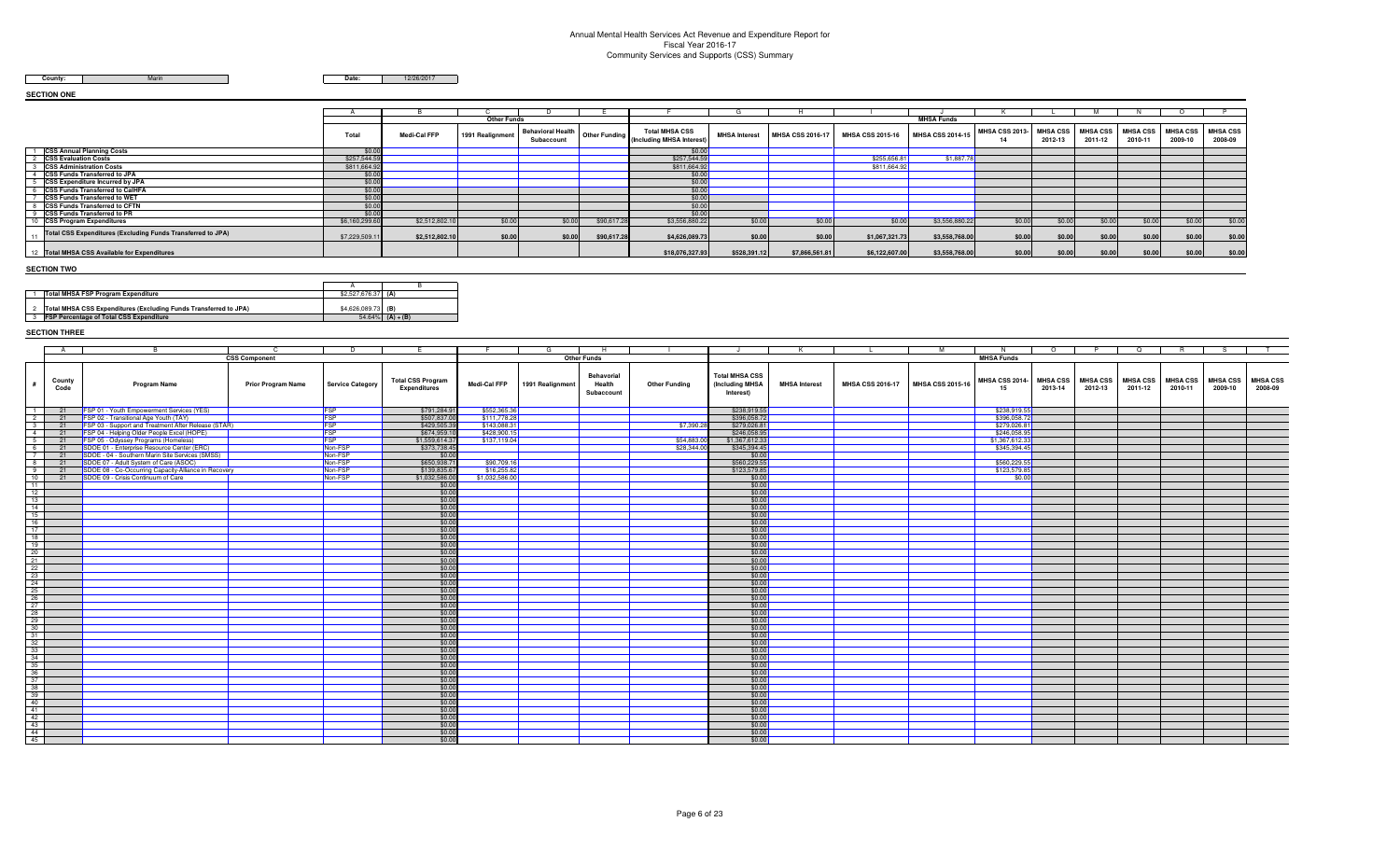# Annual Mental Health Services Act Revenue and Expenditure Report for Fiscal Year 2016-17Prevention and Early Intervention (PEI) Summary

Marin

**Date:** 12/26/2017

### **SECTION ONE**

### **SECTION TWO**

### **SECTION THREE**

|                                                                   |                |              | <b>Other Funds</b>  |                                          |                      |                                                       |             |                                |                |                            | <b>MHSA Funds</b>          |                            |                            |                            |                            |                            |
|-------------------------------------------------------------------|----------------|--------------|---------------------|------------------------------------------|----------------------|-------------------------------------------------------|-------------|--------------------------------|----------------|----------------------------|----------------------------|----------------------------|----------------------------|----------------------------|----------------------------|----------------------------|
|                                                                   | <b>Total</b>   | Medi-Cal FFP | 1991<br>Realignment | <b>DELIAVIOL</b><br>I Health<br>Subaccou | <b>Other Funding</b> | <b>Total MHSA PEI</b><br>(Including<br>MHSA Interest) |             | MHSA Interest MHSA PEI 2016-17 | MHSA PEI 2015- | <b>MHSA PEI</b><br>2014-15 | <b>MHSA PEI</b><br>2013-14 | <b>MHSA PEI</b><br>2012-13 | <b>MHSA PEI</b><br>2011-12 | <b>MHSA PEI</b><br>2010-11 | <b>MHSA PEI</b><br>2009-10 | <b>MHSA PEI</b><br>2008-09 |
| <b>PEI Annual Planning Costs</b>                                  | \$0.00         |              |                     |                                          |                      | \$0.00                                                |             |                                |                |                            |                            |                            |                            |                            |                            |                            |
| <b>PEI Evaluation Costs</b>                                       | \$40,000.00    |              |                     |                                          |                      | \$40,000.00                                           |             |                                |                | \$40,000.00                |                            |                            |                            |                            |                            |                            |
| <b>PEI Administration Costs</b>                                   | \$241,774.27   |              |                     |                                          |                      | \$241,774.27                                          |             | \$34,046.27                    |                | \$207,728.00               |                            |                            |                            |                            |                            |                            |
| <b>PEI Funds Expended by CalMHSA for PEI SW</b>                   | \$0.00         |              |                     |                                          |                      | \$0.00                                                |             |                                |                |                            |                            |                            |                            |                            |                            |                            |
| <b>PEI Funds Transferred to JPA</b>                               | \$0.00         |              |                     |                                          |                      | \$0.00                                                |             |                                |                |                            |                            |                            |                            |                            |                            |                            |
| <b>PEI Expenditure Incurred by JPA</b>                            | \$0.00         |              |                     |                                          |                      | \$0.00                                                |             |                                |                |                            |                            |                            |                            |                            |                            |                            |
| <b>PEI Program Expenditures</b>                                   | \$1,560,986.97 | \$0.00       | \$0.00              | \$0.00                                   | \$0.00               | \$1,560,986.97                                        | \$0.00      | \$30,334.97                    | \$1,530,652.00 | \$0.00                     | \$0.00                     | \$0.00                     | \$0.00                     | \$0.00                     | \$0.00                     | \$0.00                     |
| <b>Total PEI Expenditures (Excluding Transfers and</b><br>PEI SW) | \$1,842,761.24 | \$0.00       | \$0.00              | \$0.00                                   | \$0.00               | \$1,842,761.24                                        | \$0.00      | \$64,381.24                    | \$1,530,652.00 | \$247,728.00               | \$0.00                     | \$0.00                     | \$0.00                     | \$0.00                     | \$0.00                     | \$0.00                     |
| <b>Total MHSA PEI Available for Expenditures</b>                  |                |              |                     |                                          |                      | \$3,837,380.89                                        | \$92,360.24 | \$1,966,640.65                 | \$1,530,652.00 | \$247,728.00               | \$0.00                     | \$0.00                     | \$0.00                     | \$0.00                     | \$0.00                     | \$0.00                     |

|                | A      | B.                                  | C.                       |                         | <b>PEI Component</b>                |                                                             | G                                                     | H                                                                                                                                   |                                                                                                    |                                                    | к                   | <b>Other Funds</b>  | M                                         | N                       | $\Omega$                                                           | P                       | $\Omega$                   | R                          |                            | <b>MHSA Funds</b>          |
|----------------|--------|-------------------------------------|--------------------------|-------------------------|-------------------------------------|-------------------------------------------------------------|-------------------------------------------------------|-------------------------------------------------------------------------------------------------------------------------------------|----------------------------------------------------------------------------------------------------|----------------------------------------------------|---------------------|---------------------|-------------------------------------------|-------------------------|--------------------------------------------------------------------|-------------------------|----------------------------|----------------------------|----------------------------|----------------------------|
|                |        |                                     |                          |                         |                                     |                                                             |                                                       |                                                                                                                                     |                                                                                                    |                                                    |                     |                     |                                           |                         |                                                                    |                         |                            |                            |                            |                            |
|                | County | <b>Program Name</b>                 | Prior<br>Program<br>Name | Combined/<br>Standalone | <b>Program Type</b>                 | Program<br><b>Activity Name</b><br>(in Combined<br>Program) | Subtotal<br>Percentad<br>e for<br>Combined<br>Program | % of PEI Expended<br>on Clients 25 &<br><b>Under (Standalone</b><br>and Program<br><b>Activities in</b><br><b>Combined Program)</b> | % of PEI<br><b>Expended on</b><br>Clients 25 &<br>Under<br>(Combined<br>Summary and<br>Standalone) | <b>Total PEI</b><br>Program<br><b>Expenditures</b> | <b>Medi-Cal FFP</b> | 1991<br>Realignment | <b>Behavorial</b><br>Health<br>Subaccount | Other<br><b>Fundina</b> | <b>Total MHSA</b><br>PEI<br>(Including<br><b>MHSA</b><br>Interest) | <b>MHSA</b><br>Interest | <b>MHSA PEI</b><br>2016-17 | <b>MHSA PEI</b><br>2015-16 | <b>MHSA PEI</b><br>2014-15 | <b>MHSA PEI</b><br>2013-14 |
| $\overline{1}$ | 21     | hildhood Mental Health Consultation |                          | Combined                | Combined Summary Prevention         |                                                             | 52%                                                   | 100%                                                                                                                                | 100.0%                                                                                             | \$120,000.00                                       |                     |                     |                                           |                         | \$120,000.00                                                       |                         |                            | \$120,000.00               |                            |                            |
| $\overline{2}$ | 21     | hildhood Mental Health Consultation |                          | Combined                | Combined Summary Outreach           |                                                             | 48%                                                   | 100%                                                                                                                                | 100.0%                                                                                             | \$110,000.00                                       |                     |                     |                                           |                         | \$110,000.00                                                       |                         |                            | \$110,000.00               |                            |                            |
| $\mathbf{3}$   | 21     | Triple P                            |                          | Combined                | Combined Summary Prevention         |                                                             | 81%                                                   | 100%                                                                                                                                | 100.0%                                                                                             | \$50,000.00                                        |                     |                     |                                           |                         | \$50,000.00                                                        |                         |                            | \$50,000.0                 |                            |                            |
| $\overline{4}$ | 21     | Triple P                            |                          | Combined                | Combined Summary Outreach           |                                                             | 19%                                                   | 100%                                                                                                                                | 100.0%                                                                                             | \$12,000.00                                        |                     |                     |                                           |                         | \$12,000.00                                                        |                         |                            | \$12,000.00                |                            |                            |
| - 5            | 21     | <b>TAY</b>                          |                          | Combined                | Combined Summary Early Intervention |                                                             | 75%                                                   | 100%                                                                                                                                | 100.0%                                                                                             | \$120,000.00                                       |                     |                     |                                           |                         | \$120,000.00                                                       |                         |                            | \$120,000.00               |                            |                            |
| - 6            | 21     | <b>TAY</b>                          |                          | Combined                | Combined Summary Access             |                                                             | 25%                                                   | 100%                                                                                                                                | 100.0%                                                                                             | \$40,000.00                                        |                     |                     |                                           |                         | \$40,000.00                                                        |                         |                            | \$40,000.00                |                            |                            |
|                | 21     | Latino Community Connection         |                          | Combined                | Combined Summary Prevention         |                                                             | 74%                                                   | 13%                                                                                                                                 | 13.0%                                                                                              | \$149,812.00                                       |                     |                     |                                           |                         | \$149,812.00                                                       |                         |                            | \$149,812.00               |                            |                            |
| - 8            | 21     | Latino Community Connection         |                          | Combined                | Combined Summary Outreach           |                                                             | 26%                                                   | 13%                                                                                                                                 | 13.0%                                                                                              | \$53,932.00                                        |                     |                     |                                           |                         | \$53,932.00                                                        |                         |                            | \$53,932.00                |                            |                            |
| 9              | 21     | Older Adult PEI                     |                          | Combined                | Combined Summary Early Intervention |                                                             | 80%                                                   | 0%                                                                                                                                  | 0.0%                                                                                               | \$80,000.00                                        |                     |                     |                                           |                         | \$80,000.00                                                        |                         |                            | \$80,000.00                |                            |                            |
| 10             | 21     | Older Adult PEI                     |                          | Combined                | Combined Summary Outreach           |                                                             | 20%                                                   | 0%                                                                                                                                  | 0.0%                                                                                               | \$20,000.00                                        |                     |                     |                                           |                         | \$20,000.00                                                        |                         |                            | \$20,000.00                |                            |                            |
| 11             | 21     | Vietnamese                          |                          | Combined                | Combined Summary Prevention         |                                                             | 66%                                                   | 0%                                                                                                                                  | 0.0%                                                                                               | \$31,553.59                                        |                     |                     |                                           |                         | \$31,553.59                                                        |                         |                            | \$31,553.59                |                            |                            |
| 12             | 21     | Vietnamese                          |                          | Combined                | Combined Summary Outreach           |                                                             | 34%                                                   | 0%                                                                                                                                  | 0.0%                                                                                               | \$16,227.56                                        |                     |                     |                                           |                         | \$16,227.56                                                        |                         |                            | \$16,227.56                |                            |                            |
| 13             | 21     | School Age PEI                      |                          | Combined                | Combined Summary Prevention         |                                                             | 81%                                                   | 100%                                                                                                                                | 100.0%                                                                                             | \$245,049.18                                       |                     |                     |                                           |                         | \$245,049.18                                                       |                         |                            | \$245,049.18               |                            |                            |
| 14             | 21     | School Age PEI                      |                          | Combined                | Combined Summary Outreach           |                                                             | 19%                                                   | 100%                                                                                                                                | 100.0%                                                                                             | \$58,811.80                                        |                     |                     |                                           |                         | \$58,811.80                                                        |                         |                            | \$58,811.80                |                            |                            |
| 15             | 21     | eterans Community Connection        |                          | Standalone              | Access and Linkage                  |                                                             | 100%                                                  | 0%                                                                                                                                  | 0.0%                                                                                               | \$60,000.00                                        |                     |                     |                                           |                         | \$60,000.00                                                        |                         |                            | \$60,000.00                |                            |                            |
| 16             | 21     | Suicide Prevention                  |                          | Standalone              | Suicide Prevention                  |                                                             | 100%                                                  | 20%                                                                                                                                 | 20.0%                                                                                              | \$99,999.00                                        |                     |                     |                                           |                         | \$99,999.00                                                        |                         |                            | \$99,999.0                 |                            |                            |
| 17             | 21     | Cal MHSA                            |                          | Combined                | Combined Summary Outreach           |                                                             | 49%                                                   | 35%                                                                                                                                 | 35.0%                                                                                              | \$37,833.00                                        |                     |                     |                                           |                         | \$37,833.00                                                        |                         |                            | \$37,833.00                |                            |                            |
| 18             | 21     | Cal MHSA                            |                          | Combined                | Combined Summary Stigma & Discrim   |                                                             | 51%                                                   | 35%                                                                                                                                 | 35.0%                                                                                              | \$40,000.00                                        |                     |                     |                                           |                         | \$40,000.00                                                        |                         |                            | \$40,000.00                |                            |                            |
| 19             | 21     | Community & Provider Training       |                          | Combined                | Combined Summary   Outreach         |                                                             | 59%                                                   | 50%                                                                                                                                 | 50.0%                                                                                              | \$21,040.49                                        |                     |                     |                                           |                         | \$21,040.49                                                        |                         |                            | \$21,040.49                |                            |                            |
| 20             | 21     | Community & Provider Training       |                          | Combined                | Combined Summary Stigma & Discrim   |                                                             | 41%                                                   | 50%                                                                                                                                 | 50.0%                                                                                              | \$14,728.35                                        |                     |                     |                                           |                         | \$14,728.35                                                        |                         |                            | \$14,728.35                |                            |                            |
| 21             | 21     | Integrated Behavioral Health        |                          | Combined                | Combined Summary Early Intervention |                                                             | 78%                                                   | 12%                                                                                                                                 | 12.0%                                                                                              | \$140,000.00                                       |                     |                     |                                           |                         | \$140,000.00                                                       |                         |                            | \$140,000.00               |                            |                            |
| 22             | 21     | Integrated Behavioral Health        |                          | Combined                | Combined Summary Access             |                                                             | 22%                                                   | 12%                                                                                                                                 | 12.0%                                                                                              | \$40,000.00                                        |                     |                     |                                           |                         | \$40,000.00                                                        |                         | \$30,334.97                | \$9,665.03                 |                            |                            |
| 23             |        |                                     |                          |                         |                                     |                                                             |                                                       |                                                                                                                                     |                                                                                                    |                                                    |                     |                     |                                           |                         | \$0.00                                                             |                         |                            |                            |                            |                            |
| 24             |        |                                     |                          |                         |                                     |                                                             |                                                       |                                                                                                                                     |                                                                                                    |                                                    |                     |                     |                                           |                         | \$0.00                                                             |                         |                            |                            |                            |                            |
| 25             |        |                                     |                          |                         |                                     |                                                             |                                                       |                                                                                                                                     |                                                                                                    |                                                    |                     |                     |                                           |                         | \$0.00                                                             |                         |                            |                            |                            |                            |
| 26             |        |                                     |                          |                         |                                     |                                                             |                                                       |                                                                                                                                     |                                                                                                    |                                                    |                     |                     |                                           |                         | \$0.00                                                             |                         |                            |                            |                            |                            |
| 27             |        |                                     |                          |                         |                                     |                                                             |                                                       |                                                                                                                                     |                                                                                                    |                                                    |                     |                     |                                           |                         | \$0.00                                                             |                         |                            |                            |                            |                            |
| 28             |        |                                     |                          |                         |                                     |                                                             |                                                       |                                                                                                                                     |                                                                                                    |                                                    |                     |                     |                                           |                         | \$0.00                                                             |                         |                            |                            |                            |                            |
| 29             |        |                                     |                          |                         |                                     |                                                             |                                                       |                                                                                                                                     |                                                                                                    |                                                    |                     |                     |                                           |                         | \$0.00                                                             |                         |                            |                            |                            |                            |

|                                                 | Percent             | <b>Percent Expended</b> |
|-------------------------------------------------|---------------------|-------------------------|
|                                                 | <b>Expended for</b> | for Clients 25 and      |
|                                                 | Clients 25 and      | Under, JPA              |
| <b>MHSA PEI Fund Expenditures in Program to</b> |                     |                         |
| Clients 25 and Under (calculated from weighted  |                     |                         |
| program values) divided by Total MHSA PEI       |                     |                         |
| <b>Expenditures</b>                             | 47.16%              |                         |

### **County:**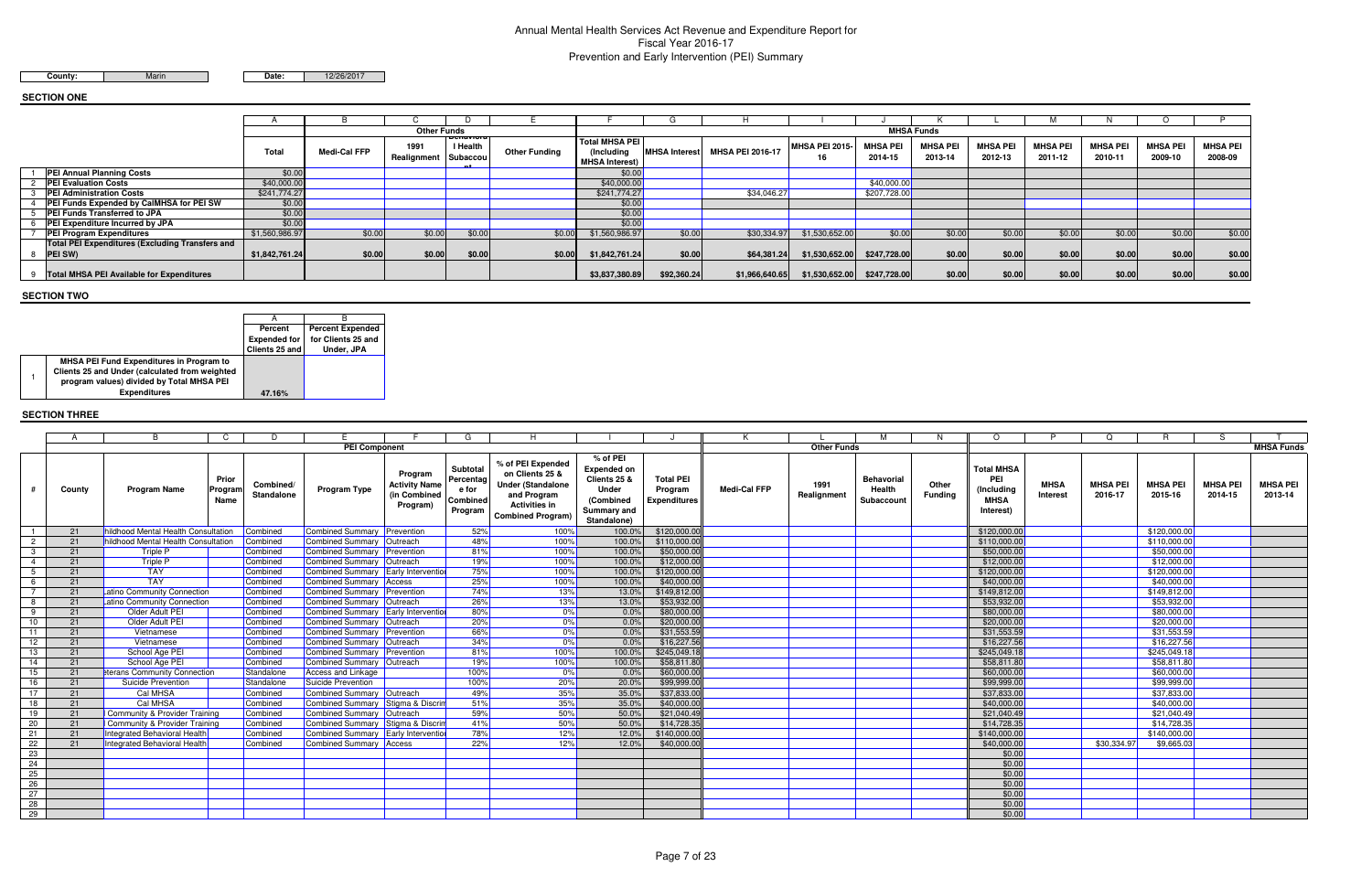30

| Page 8 of 23 |
|--------------|
|--------------|

| 0.00 |  |  |  |
|------|--|--|--|
|      |  |  |  |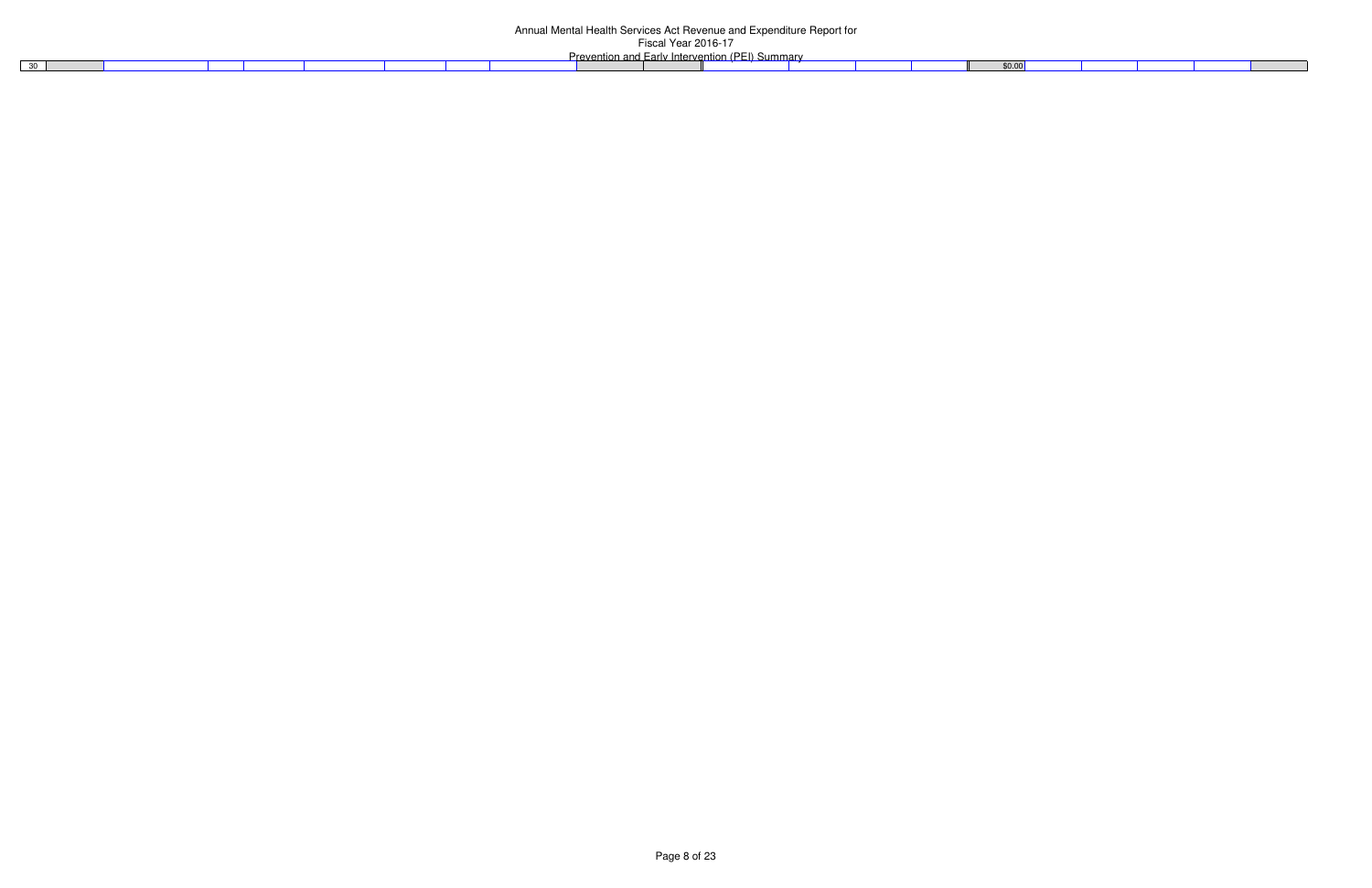Annual Mental Health Services Act Revenue and Expenditure Report for Fiscal Year 2016-17Prevention and Early Intervention (PEI) Summary

| $\overline{\mathsf{U}}$ | $\overline{\mathsf{v}}$ | $\overline{W}$  | $\overline{\mathsf{x}}$ | Ÿ               |
|-------------------------|-------------------------|-----------------|-------------------------|-----------------|
|                         |                         |                 |                         |                 |
| <b>MHSA PEI</b>         | <b>MHSA PEI</b>         | <b>MHSA PEI</b> | <b>MHSA PEI</b>         | <b>MHSA PEI</b> |
| 2012-13                 | 2011-12                 | 2010-11         | 2009-10                 | 2008-09         |
|                         |                         |                 |                         |                 |
|                         |                         |                 |                         |                 |
|                         |                         |                 |                         |                 |
|                         |                         |                 |                         |                 |
|                         |                         |                 |                         |                 |
|                         |                         |                 |                         |                 |
|                         |                         |                 |                         |                 |
|                         |                         |                 |                         |                 |
|                         |                         |                 |                         |                 |
|                         |                         |                 |                         |                 |
|                         |                         |                 |                         |                 |
|                         |                         |                 |                         |                 |
|                         |                         |                 |                         |                 |
|                         |                         |                 |                         |                 |
|                         |                         |                 |                         |                 |
|                         |                         |                 |                         |                 |
|                         |                         |                 |                         |                 |
|                         |                         |                 |                         |                 |
|                         |                         |                 |                         |                 |
|                         |                         |                 |                         |                 |
|                         |                         |                 |                         |                 |
|                         |                         |                 |                         |                 |
|                         |                         |                 |                         |                 |
|                         |                         |                 |                         |                 |
|                         |                         |                 |                         |                 |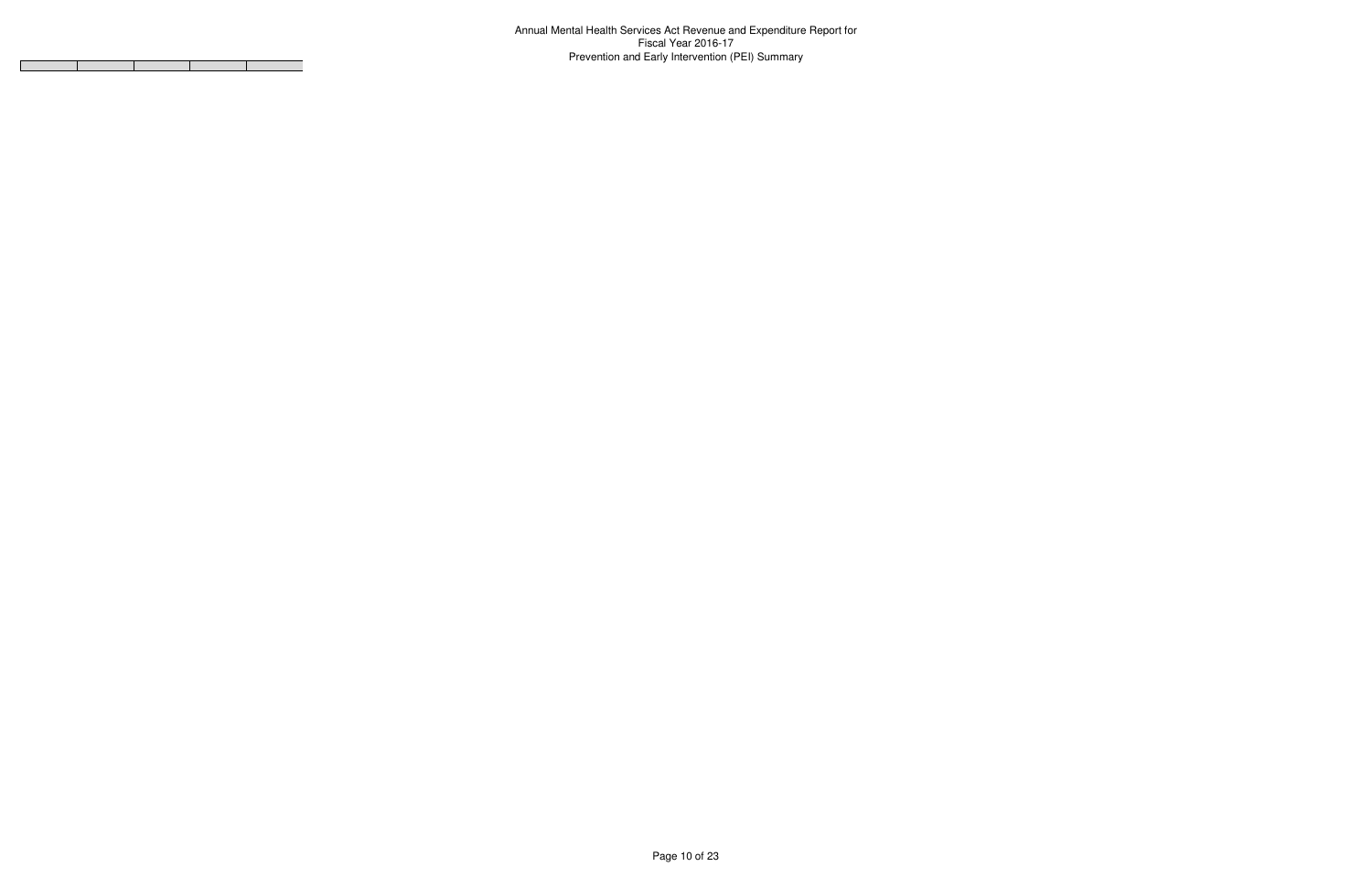#### **Back to Summary**

# **Annual Mental Health Services Act Revenue and Expenditure Report for Fiscal Year 2016-17 Innovation (INN) Summary**

| County: | Date: | 12/26/201 |
|---------|-------|-----------|
|         |       |           |

**SECTION ONE**

|                                             |              |                     |                     | <b>Other Funds</b>                     |                      |                                                                     |             |                            |                            |                            | <b>MHSA INN Fiscal Year</b> |                            |                            |                            |                            |                            |
|---------------------------------------------|--------------|---------------------|---------------------|----------------------------------------|----------------------|---------------------------------------------------------------------|-------------|----------------------------|----------------------------|----------------------------|-----------------------------|----------------------------|----------------------------|----------------------------|----------------------------|----------------------------|
|                                             | Total        | <b>Medi-Cal FFP</b> | 1991<br>Realignment | <b>Behavioral Health</b><br>Subaccount | <b>Other Funding</b> | <b>Total MHSA INN</b><br>(Including MHSA MHSA Interest<br>Interest) |             | <b>MHSA INN</b><br>2016-17 | <b>MHSA INN</b><br>2015-16 | <b>MHSA INN</b><br>2014-15 | <b>MHSA INN</b><br>2013-14  | <b>MHSA INN</b><br>2012-13 | <b>MHSA INN</b><br>2011-12 | <b>MHSA INN</b><br>2010-11 | <b>MHSA INN</b><br>2009-10 | <b>MHSA INN</b><br>2008-09 |
| <b>INN Annual Planning Costs</b>            | \$0.00       |                     |                     |                                        |                      | \$0.00                                                              |             |                            |                            |                            |                             |                            |                            |                            |                            |                            |
| <b>INN Indirect Administration</b>          | \$0.00       |                     |                     |                                        |                      | \$0.00                                                              |             |                            |                            |                            |                             |                            |                            |                            |                            |                            |
| <b>INN Project Administration</b>           | \$22,027.52  | \$0.00              | \$0.00              | \$0.00                                 | \$0.00               | \$22,027.52                                                         | \$0.00      | \$0.00                     | \$0.00                     | \$0.00                     | \$0.00                      | \$0.00                     | \$0.00                     | \$22,027.52                | \$0.00                     | \$0.00                     |
| <b>INN Project Evaluation</b>               | \$0.00       | \$0.00              | \$0.00              | \$0.00                                 | \$0.00               | \$0.00                                                              | \$0.00      | \$0.00                     | \$0.00                     | \$0.00                     | \$0.00                      | \$0.00                     | \$0.00                     | \$0.00                     | \$0.00                     | \$0.00                     |
| <b>INN Project Direct</b>                   | \$181,507.50 | \$0.00              | \$0.00              | \$0.00                                 | \$0.00               | \$181,507.50                                                        | \$0.00      | \$0.00                     | \$0.00                     | \$0.00                     | \$0.00                      | \$0.00                     | \$0.00                     | \$181,507.50               | \$0.00                     | \$0.00                     |
| <b>INN Project Subtotal</b>                 | \$203,535.02 | \$0.00              | \$0.00              | \$0.00                                 | \$0.00               | \$203,535.02                                                        | \$0.00      | \$0.00                     | \$0.00                     | \$0.00                     | \$0.00                      | \$0.00                     | \$0.00                     | \$203,535.02               | \$0.00                     | \$0.00                     |
| <b>Total Innovation Expenditures</b>        | \$203,535.02 | \$0.00              | \$0.00              | \$0.00                                 | \$0.00               | \$203,535.02                                                        | \$0.00      | \$0.00                     | \$0.00                     | \$0.00                     | \$0.00                      | \$0.00                     | \$0.00                     | \$203,535.02               | \$0.00                     | \$0.00                     |
| 8 Total MHSA INN Available for Expenditures |              |                     |                     |                                        |                      | \$2,637,600.12                                                      | \$20,463.14 | \$517,536.98               | \$402,803.00               | \$256,927.00               | \$0.00                      | \$0.00                     |                            | \$0.00 \$1,439,870.00      | \$0.00                     | \$0.00                     |

#### **SECTION TWO**

| A                                         |                                   |                      | D.                   |                              |                       |                            | н.                         |                                     | $\mathbf{H}$ | ĸ                  |            | M      | N                     | $\circ$              | P               | $\Omega$        | <b>R</b>        |                   |                 | U               | V.                    | w               | X              |
|-------------------------------------------|-----------------------------------|----------------------|----------------------|------------------------------|-----------------------|----------------------------|----------------------------|-------------------------------------|--------------|--------------------|------------|--------|-----------------------|----------------------|-----------------|-----------------|-----------------|-------------------|-----------------|-----------------|-----------------------|-----------------|----------------|
|                                           |                                   |                      |                      | <b>INN Component</b>         |                       |                            |                            |                                     |              | <b>Other Funds</b> |            |        |                       |                      |                 |                 |                 | <b>MHSA Funds</b> |                 |                 |                       |                 |                |
|                                           |                                   |                      |                      |                              |                       |                            |                            |                                     |              |                    |            |        | <b>Total MHSA</b>     |                      |                 |                 |                 |                   |                 |                 |                       |                 |                |
|                                           |                                   | <b>Prior Project</b> | Project              |                              | MHSOAC-<br>Authorized | Amended MHSOAC-            |                            | <b>Total Project</b>                |              | 1991               | BH         |        | <b>INN Funds</b>      |                      | <b>MHSA INN</b> | <b>MHSA INN</b> | <b>MHSA INN</b> | <b>MHSA INN</b>   | <b>MHSA INN</b> | <b>MHSA INN</b> | <b>MHSA INN</b>       | <b>MHSA INN</b> | MHSA INN 2008- |
| # County                                  | <b>Project Name</b>               | Name                 | <b>MHSOAC</b>        | <b>Project Start</b><br>Date | <b>MHSA INN</b>       | <b>Authorized MHSA INN</b> | <b>Project Expenditure</b> | <b>Expenditures by Medi-Cal FFP</b> |              | Realignment        | Subaccount | Other  | (Including            | <b>MHSA</b> Interest | 2016-17         | 2015-16         | 2014-15         | 2013-14           | 2012-13         | 2011-12         | 2010-11               | 2009-10         | 09             |
|                                           |                                   |                      | <b>Approval Date</b> |                              | <b>Project Budget</b> | <b>Project Budget</b>      | Type                       | Type                                |              |                    |            |        | <b>MHSA</b>           |                      |                 |                 |                 |                   |                 |                 |                       |                 |                |
|                                           |                                   |                      |                      |                              |                       |                            |                            |                                     |              |                    |            |        | Interest)             |                      |                 |                 |                 |                   |                 |                 |                       |                 |                |
|                                           | 1 21 Young Adult Services Project |                      |                      |                              |                       |                            | Project Administration     | \$22,027.5                          |              |                    |            |        | \$22,027.52           |                      |                 |                 |                 |                   |                 |                 | \$22,027.52           |                 |                |
|                                           | 1 21 Young Adult Services Proje   |                      |                      |                              |                       |                            | Project Evaluation         | \$0.0                               |              |                    |            |        | \$0.00                |                      |                 |                 |                 |                   |                 |                 |                       |                 |                |
|                                           | 1 21 Young Adult Services Proje   |                      |                      |                              |                       |                            | Project Direct             | \$181,507.5                         |              |                    |            |        | \$181,507.50          |                      |                 |                 |                 |                   |                 |                 | \$181,507.50          |                 |                |
|                                           | 1 21 Young Adult Services Pro     |                      |                      |                              |                       |                            | <b>Project Subtotal</b>    | \$203,535.0                         | \$0.00       | \$0.00             | \$0.00     |        | \$0.00 \$203,535.02   | \$0.00               | \$0.00          | \$0.00          | \$0.00          | \$0.00            | \$0.00          |                 | $$0.00$ $$203,535.02$ | \$0.00          | \$0.00         |
| $\overline{2}$                            |                                   |                      |                      |                              |                       |                            |                            | \$0.0                               |              |                    |            |        | \$0.00                |                      |                 |                 |                 |                   |                 |                 |                       |                 |                |
| $\overline{2}$                            |                                   |                      |                      |                              |                       |                            |                            | \$0.00                              |              |                    |            |        | \$0.00                |                      |                 |                 |                 |                   |                 |                 |                       |                 |                |
| $\frac{2}{2}$                             |                                   |                      |                      |                              |                       |                            |                            | \$0.00                              |              |                    |            |        | \$0.00                |                      |                 |                 |                 |                   |                 |                 |                       |                 |                |
| $3^{\circ}$                               |                                   |                      |                      |                              |                       |                            |                            | \$0.00                              | \$0.00       | \$0.00             | \$0.00     | \$0.00 | \$0.00                | \$0.00               | \$0.00          | \$0.00          | \$0.00          | \$0.00            | \$0.00          | \$0.00          | \$0.00                | \$0.00          | \$0.00         |
|                                           |                                   |                      |                      |                              |                       |                            |                            | \$0.00                              |              |                    |            |        | \$0.00                |                      |                 |                 |                 |                   |                 |                 |                       |                 |                |
| $\overline{3}$<br>$\overline{\mathbf{3}}$ |                                   |                      |                      |                              |                       |                            |                            | \$0.00<br>\$0.00                    |              |                    |            |        | \$0.00<br>\$0.00      |                      |                 |                 |                 |                   |                 |                 |                       |                 |                |
| $3^{\circ}$                               |                                   |                      |                      |                              |                       |                            |                            | \$0.00                              | \$0.00       | \$0.00             | \$0.00     | \$0.00 | \$0.00                | \$0.00               | \$0.00          | \$0.00          | \$0.00          | \$0.00            | \$0.00          | \$0.00          | \$0.00                | \$0.00          | \$0.00         |
| $\frac{1}{4}$                             |                                   |                      |                      |                              |                       |                            |                            |                                     |              |                    |            |        | \$0.00                |                      |                 |                 |                 |                   |                 |                 |                       |                 |                |
| 4                                         |                                   |                      |                      |                              |                       |                            |                            | $$0.00$<br>$$0.00$                  |              |                    |            |        | \$0.00                |                      |                 |                 |                 |                   |                 |                 |                       |                 |                |
| $\overline{4}$                            |                                   |                      |                      |                              |                       |                            |                            |                                     |              |                    |            |        |                       |                      |                 |                 |                 |                   |                 |                 |                       |                 |                |
| $\overline{4}$                            |                                   |                      |                      |                              |                       |                            |                            | $$0.00$<br>$$0.00$                  | \$0.00       | \$0.00             | \$0.00     | \$0.00 | $$0.00$<br>$$0.00$    | \$0.00               | \$0.00          | \$0.00          | \$0.00          | \$0.00            | \$0.00          | \$0.00          | \$0.00                | \$0.00          | \$0.00         |
| $5^{\circ}$                               |                                   |                      |                      |                              |                       |                            |                            | \$0.00                              |              |                    |            |        | \$0.00                |                      |                 |                 |                 |                   |                 |                 |                       |                 |                |
| $\frac{5}{5}$                             |                                   |                      |                      |                              |                       |                            |                            |                                     |              |                    |            |        | $\frac{$0.00}{$0.00}$ |                      |                 |                 |                 |                   |                 |                 |                       |                 |                |
|                                           |                                   |                      |                      |                              |                       |                            |                            | $$0.00$<br>$$0.00$                  |              |                    |            |        |                       |                      |                 |                 |                 |                   |                 |                 |                       |                 |                |
| $5\overline{)}$                           |                                   |                      |                      |                              |                       |                            |                            | \$0.00                              | \$0.00       | \$0.00             | \$0.00     | \$0.00 | \$0.00                | \$0.00               | \$0.00          | \$0.00          | \$0.00          | \$0.00            | \$0.00          | \$0.00          | \$0.00                | \$0.00          | \$0.00         |
| $\begin{array}{c} 6 \\ 6 \end{array}$     |                                   |                      |                      |                              |                       |                            |                            | $$0.00$<br>$$0.00$                  |              |                    |            |        | \$0.00                |                      |                 |                 |                 |                   |                 |                 |                       |                 |                |
|                                           |                                   |                      |                      |                              |                       |                            |                            |                                     |              |                    |            |        | \$0.00                |                      |                 |                 |                 |                   |                 |                 |                       |                 |                |
| $6\overline{6}$                           |                                   |                      |                      |                              |                       |                            |                            | $$0.00$<br>\$0.00                   |              |                    |            |        | $\frac{$0.00}{$0.00}$ |                      |                 |                 |                 |                   |                 |                 |                       |                 |                |
| $-6$                                      |                                   |                      |                      |                              |                       |                            |                            |                                     | \$0.00       | \$0.00             | \$0.00     | \$0.00 |                       | \$0.00               | \$0.00          | \$0.00          | \$0.00          | \$0.00            | \$0.00          | \$0.00          | \$0.00                | \$0.00          | \$0.00         |
| $\overline{7}$                            |                                   |                      |                      |                              |                       |                            |                            | \$0.00                              |              |                    |            |        | \$0.00                |                      |                 |                 |                 |                   |                 |                 |                       |                 |                |
| $\overline{7}$                            |                                   |                      |                      |                              |                       |                            |                            | \$0.00                              |              |                    |            |        | \$0.00                |                      |                 |                 |                 |                   |                 |                 |                       |                 |                |
| $\overline{7}$<br>$\overline{7}$          |                                   |                      |                      |                              |                       |                            |                            | \$0.00<br>\$0.00                    |              |                    | \$0.00     | \$0.00 | \$0.00<br>\$0.00      | \$0.00               |                 | \$0.00          | \$0.00          |                   | \$0.00          | \$0.00          | \$0.00                | \$0.00          | \$0.00         |
| $-8$                                      |                                   |                      |                      |                              |                       |                            |                            | \$0.00                              | \$0.00       | \$0.00             |            |        | \$0.00                |                      | \$0.00          |                 |                 | \$0.00            |                 |                 |                       |                 |                |
| 8                                         |                                   |                      |                      |                              |                       |                            |                            | \$0.00                              |              |                    |            |        | \$0.00                |                      |                 |                 |                 |                   |                 |                 |                       |                 |                |
| $\overline{\mathbf{8}}$                   |                                   |                      |                      |                              |                       |                            |                            | \$0.00                              |              |                    |            |        | \$0.00                |                      |                 |                 |                 |                   |                 |                 |                       |                 |                |
| 8                                         |                                   |                      |                      |                              |                       |                            |                            | \$0.00                              | \$0.00       | \$0.00             | \$0.00     | \$0.00 | \$0.00                | \$0.00               | \$0.00          | \$0.00          | \$0.00          | \$0.00            | \$0.00          | \$0.00          | \$0.00                | \$0.00          | \$0.00         |
| $\overline{9}$                            |                                   |                      |                      |                              |                       |                            |                            | \$0.00                              |              |                    |            |        | \$0.00                |                      |                 |                 |                 |                   |                 |                 |                       |                 |                |
| $\frac{1}{9}$                             |                                   |                      |                      |                              |                       |                            |                            | \$0.00                              |              |                    |            |        | \$0.00                |                      |                 |                 |                 |                   |                 |                 |                       |                 |                |
|                                           |                                   |                      |                      |                              |                       |                            |                            | \$0.00                              |              |                    |            |        | \$0.00                |                      |                 |                 |                 |                   |                 |                 |                       |                 |                |
| $\frac{9}{9}$                             |                                   |                      |                      |                              |                       |                            |                            | \$0.00                              | \$0.00       | \$0.00             | $ $ \$0.00 | \$0.00 | \$0.00                | \$0.00               | \$0.00          | \$0.00          | \$0.00          | \$0.00            | \$0.00          | \$0.00          | \$0.00                | \$0.00          | \$0.00         |
| 10                                        |                                   |                      |                      |                              |                       |                            |                            | \$0.00                              |              |                    |            |        | \$0.00                |                      |                 |                 |                 |                   |                 |                 |                       |                 |                |
| 10                                        |                                   |                      |                      |                              |                       |                            |                            | $$0.00$<br>$$0.00$                  |              |                    |            |        | $\frac{$0.00}{$0.00}$ |                      |                 |                 |                 |                   |                 |                 |                       |                 |                |
| 10                                        |                                   |                      |                      |                              |                       |                            |                            |                                     |              |                    |            |        |                       |                      |                 |                 |                 |                   |                 |                 |                       |                 |                |
| 10                                        |                                   |                      |                      |                              |                       |                            |                            | \$0.00                              | \$0.00       | \$0.00             | \$0.00     | \$0.00 | \$0.00                | \$0.00               | \$0.00          | \$0.00          | \$0.00          | \$0.00            | \$0.00          | \$0.00          | \$0.00                | \$0.00          | \$0.00         |
| 11                                        |                                   |                      |                      |                              |                       |                            |                            | $$0.00$<br>$$0.00$                  |              |                    |            |        | \$0.00                |                      |                 |                 |                 |                   |                 |                 |                       |                 |                |
| 11                                        |                                   |                      |                      |                              |                       |                            |                            |                                     |              |                    |            |        | \$0.00                |                      |                 |                 |                 |                   |                 |                 |                       |                 |                |
| 11                                        |                                   |                      |                      |                              |                       |                            |                            | $$0.00$<br>$$0.00$                  |              |                    |            |        | $$0.00$<br>$$0.00$    |                      |                 |                 |                 |                   |                 |                 |                       |                 |                |
| 11                                        |                                   |                      |                      |                              |                       |                            |                            | \$0.00                              | \$0.00       | \$0.00             | \$0.00     | \$0.00 |                       | \$0.00               | \$0.00          | \$0.00          | \$0.00          | \$0.00            | \$0.00          | \$0.00          | \$0.00                | \$0.00          | \$0.00         |
| 12<br>12                                  |                                   |                      |                      |                              |                       |                            |                            | \$0.00                              |              |                    |            |        | \$0.00<br>\$0.00      |                      |                 |                 |                 |                   |                 |                 |                       |                 |                |
| 12                                        |                                   |                      |                      |                              |                       |                            |                            | \$0.00                              |              |                    |            |        | \$0.00                |                      |                 |                 |                 |                   |                 |                 |                       |                 |                |
| 12                                        |                                   |                      |                      |                              |                       |                            |                            | \$0.00                              | \$0.00       | \$0.00             | \$0.00     | \$0.00 | \$0.00                | \$0.00               | \$0.00          | \$0.00          | \$0.00          | \$0.00            | \$0.00          | \$0.00          | \$0.00                | \$0.00          | \$0.00         |
| 13                                        |                                   |                      |                      |                              |                       |                            |                            | \$0.00                              |              |                    |            |        | \$0.00                |                      |                 |                 |                 |                   |                 |                 |                       |                 |                |
| 13                                        |                                   |                      |                      |                              |                       |                            |                            | \$0.00                              |              |                    |            |        | \$0.00                |                      |                 |                 |                 |                   |                 |                 |                       |                 |                |
| 13                                        |                                   |                      |                      |                              |                       |                            |                            | \$0.00                              |              |                    |            |        | \$0.00                |                      |                 |                 |                 |                   |                 |                 |                       |                 |                |
| 13                                        |                                   |                      |                      |                              |                       |                            |                            | \$0.00                              | \$0.00       | \$0.00             | \$0.00     | \$0.00 | \$0.00                | \$0.00               | \$0.00          | \$0.00          | \$0.00          | \$0.00            | \$0.00          | \$0.00          | \$0.00                | \$0.00          | \$0.00         |
| 14                                        |                                   |                      |                      |                              |                       |                            |                            | \$0.00                              |              |                    |            |        | \$0.00                |                      |                 |                 |                 |                   |                 |                 |                       |                 |                |
| 14                                        |                                   |                      |                      |                              |                       |                            |                            | \$0.00                              |              |                    |            |        | \$0.00                |                      |                 |                 |                 |                   |                 |                 |                       |                 |                |
| 14                                        |                                   |                      |                      |                              |                       |                            |                            | \$0.00                              |              |                    |            |        | \$0.00                |                      |                 |                 |                 |                   |                 |                 |                       |                 |                |
| 14                                        |                                   |                      |                      |                              |                       |                            |                            | \$0.00                              | \$0.00       | \$0.00             | \$0.00     | \$0.00 | \$0.00                | \$0.00               | \$0.00          | \$0.00          | \$0.00          | \$0.00            | \$0.00          | \$0.00          | \$0.00                | \$0.00          | \$0.00         |
| 15                                        |                                   |                      |                      |                              |                       |                            |                            | \$0.00                              |              |                    |            |        | \$0.00                |                      |                 |                 |                 |                   |                 |                 |                       |                 |                |
| 15                                        |                                   |                      |                      |                              |                       |                            |                            | $$0.00$<br>$$0.00$                  |              |                    |            |        | \$0.00                |                      |                 |                 |                 |                   |                 |                 |                       |                 |                |
| 15                                        |                                   |                      |                      |                              |                       |                            |                            |                                     |              |                    |            |        | \$0.00                |                      |                 |                 |                 |                   |                 |                 |                       |                 |                |
| 15                                        |                                   |                      |                      |                              |                       |                            |                            | \$0.00                              | \$0.00       | \$0.00             | \$0.00     | \$0.00 | \$0.00                | \$0.00               | \$0.00          | \$0.00          | \$0.00          | \$0.00            | \$0.00          | \$0.00          | \$0.00                | \$0.00          | \$0.00         |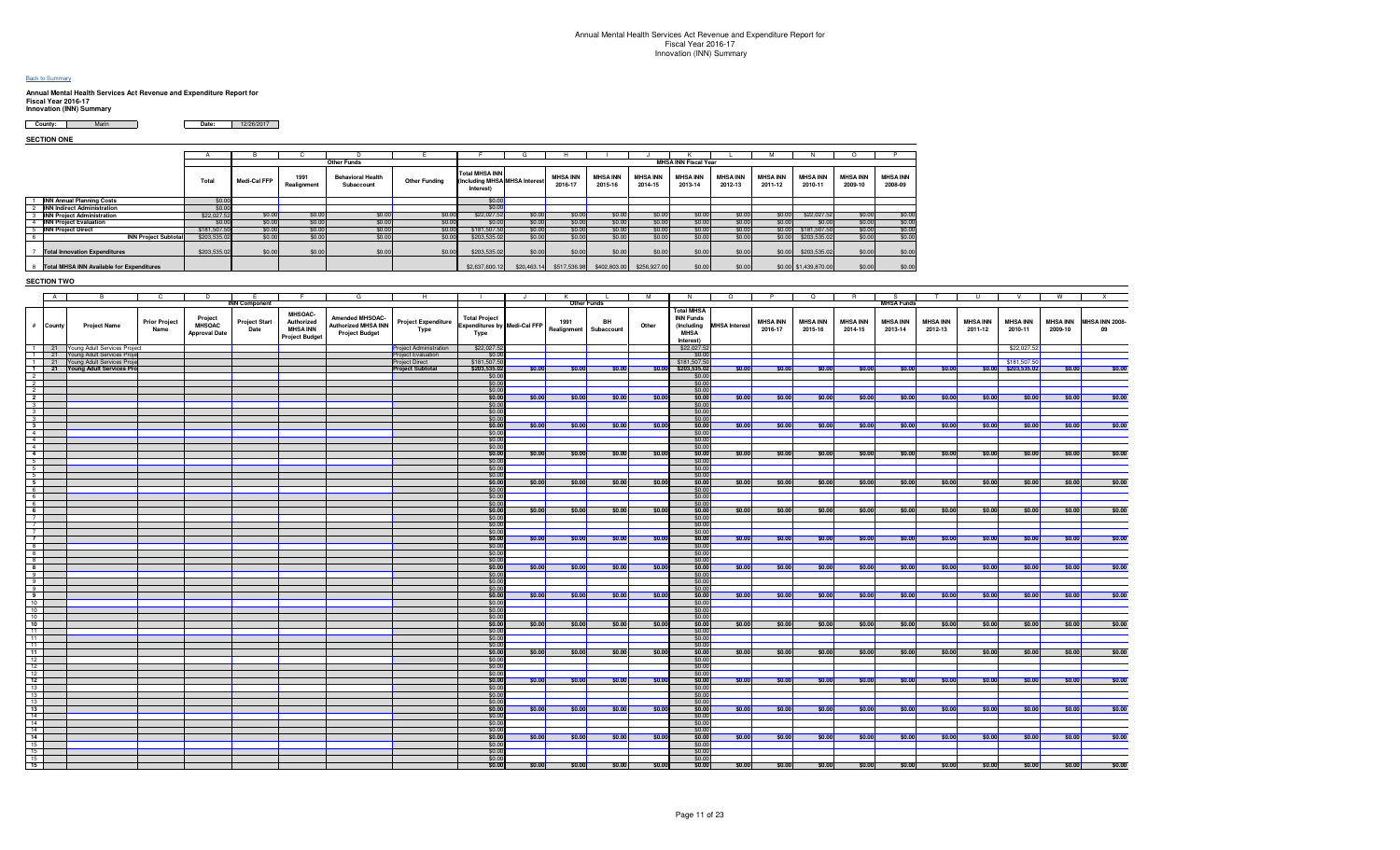# Annual Mental Health Services Act Revenue and Expenditure Report for Fiscal Year 2016-17 Workforce Education and Training (WET) Summary

**County:** Marin

**Date:** 12/26/2017

**SECTION ONE**

|                                                            |              |              | <b>Other Fund</b> |        |        |                                                                                                      |                      |        |        |                                                                                                                                                                             |        | <b>MHSA Fund</b> |        |        |        |        |
|------------------------------------------------------------|--------------|--------------|-------------------|--------|--------|------------------------------------------------------------------------------------------------------|----------------------|--------|--------|-----------------------------------------------------------------------------------------------------------------------------------------------------------------------------|--------|------------------|--------|--------|--------|--------|
|                                                            | Total        | Medi-Cal FFP | 1991 Realignment  |        |        | - Behavioral Health Other Funding    الساداء    Cher Funding    الصحيح الساداء    Cher Funding    ال | <b>MHSA Interest</b> |        |        | SI MHSA WET 2016- MHSA WET 2015-16 MHSA WET 2014-15 MHSA WET 2013-14 MHSA WET 2012-13 MHSA WET 2011-12 MHSA WET 200-11 MHSA WET 2009-10 MHSA WET 2008-09 MHSA WET 2007-08 I |        |                  |        |        |        |        |
| <b>WET Annual Planning Costs</b>                           | \$በ በ        |              |                   |        |        | $sn$ nn                                                                                              |                      |        |        |                                                                                                                                                                             |        |                  |        |        |        |        |
| <b>WET Evaluation Costs</b>                                |              |              |                   |        |        |                                                                                                      |                      |        |        |                                                                                                                                                                             |        |                  |        |        |        |        |
| <b>WET Administration Costs</b>                            |              |              |                   |        |        |                                                                                                      |                      |        |        |                                                                                                                                                                             |        |                  |        |        |        |        |
| <b>WET Funds Transferred to JPA</b>                        | \$0.00       |              |                   |        |        |                                                                                                      |                      |        |        |                                                                                                                                                                             |        |                  |        |        |        |        |
| <b>WET Expenditure Incurred by JPA</b>                     | \$0.0        |              |                   |        |        |                                                                                                      |                      |        |        |                                                                                                                                                                             |        |                  |        |        |        |        |
| <b>WET Program Expenditures</b>                            | \$270,303.06 | \$0.00       | \$0.00            | \$0.00 | \$0.00 | \$270,303.06                                                                                         | \$0.00               | \$0.00 | \$0.00 | \$270,303.06                                                                                                                                                                | \$0.00 | \$0.00           | \$0.00 | \$0.00 | \$0.00 | \$0.00 |
| <b>Total WET Expenditures (Excluding Transfers to JPA)</b> | \$270,303.06 | \$0.00       | \$0.00            | \$0.00 | \$0.00 | \$270,303.06                                                                                         | \$0.00               | \$0.00 | \$0.00 | \$270,303.06                                                                                                                                                                | \$0.00 | \$0.00           | \$0.00 | \$0.00 | \$0.00 | \$0.00 |
| <b>Total MHSA WET Available for Expenditures</b>           |              |              |                   |        |        | \$638,439.33                                                                                         | \$30,000.33          | \$0.00 | \$0.00 | \$608,439.00                                                                                                                                                                | \$0.00 | \$0.00           | \$0.00 | \$0.00 | \$0.00 | \$0.00 |

**SECTION TWO**

|       | <b>Wet Componen</b>       |                               |                          |              | <b>Other Funds</b> |            |                      |                   |  |              | <b>MHSA Funds</b> |                                                                                                                                                                                                                                |  |
|-------|---------------------------|-------------------------------|--------------------------|--------------|--------------------|------------|----------------------|-------------------|--|--------------|-------------------|--------------------------------------------------------------------------------------------------------------------------------------------------------------------------------------------------------------------------------|--|
|       |                           |                               |                          |              |                    | Behavorial |                      | <b>Total MHSA</b> |  |              |                   |                                                                                                                                                                                                                                |  |
| Count | <b>Prior Program Name</b> | <b>Funding Category</b>       | <b>Total WET Program</b> | Medi-Cal FFP | 1991 Realignment   | Health     | <b>Other Funding</b> | WET (Including    |  |              |                   | MHSA Interest NMHSA WET 2016-17 MHSA WET 2015-16 NMHSA WET 2014-15 NMHSA WET 2013-14 NMHSA WET 2012-13 NMHSA WET 2011-12 NMHSA WET 2010-11 NMHSA WET 2009-10 NMSA WET 2008-09 NMHSA WET 2010-11 NMHSA WET 2009-10 NMHSA WET 20 |  |
|       |                           |                               | <b>Expenditures</b>      |              |                    | Subaccount |                      | Interes           |  |              |                   |                                                                                                                                                                                                                                |  |
|       |                           | <b>Workforce Staffing</b>     | \$29,025.7               |              |                    |            |                      | \$29,025.7        |  | \$29,025     |                   |                                                                                                                                                                                                                                |  |
|       |                           | Training/Technical Assistance | \$64,178.57              |              |                    |            |                      | \$64,178.57       |  | \$64,178.57  |                   |                                                                                                                                                                                                                                |  |
|       |                           | <b>IMH Career Pathwavs</b>    | \$43,009.74              |              |                    |            |                      | \$43,009.7        |  | \$43,009.74  |                   |                                                                                                                                                                                                                                |  |
|       |                           | Residency/Internship          | \$134,089.00             |              |                    |            |                      | \$134,089.0       |  | \$134,089.00 |                   |                                                                                                                                                                                                                                |  |
|       |                           | Financial Incentive           | \$0.00                   |              |                    |            |                      |                   |  |              |                   |                                                                                                                                                                                                                                |  |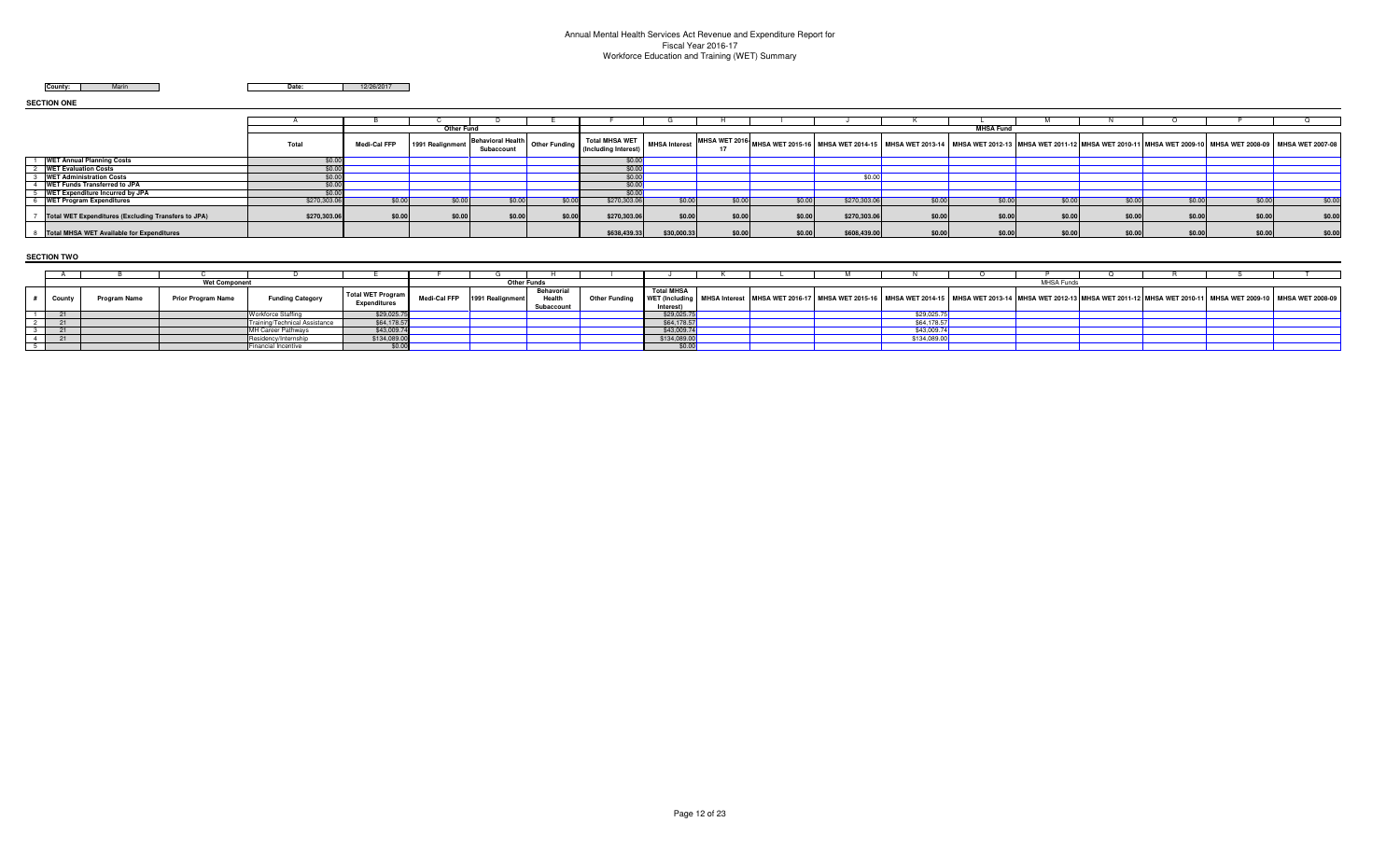

| <b>MHSA WET 2007-08</b> | <b>MHSA WET 2006-07</b><br>$\overline{\phantom{a}}$ |
|-------------------------|-----------------------------------------------------|
|                         |                                                     |
|                         |                                                     |
|                         |                                                     |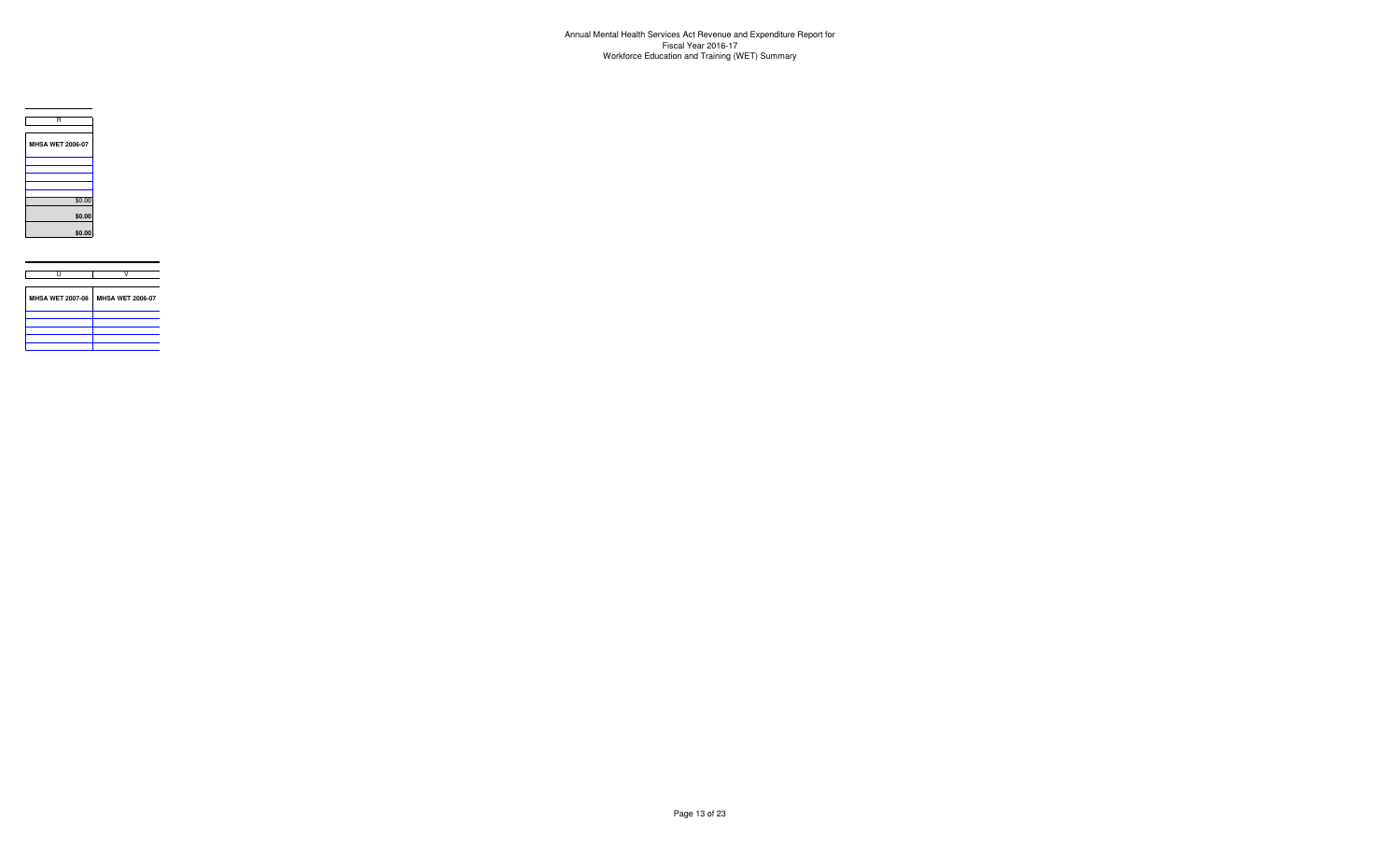#### Annual Mental Health Services Act Revenue and Expenditure Report for Fiscal Year 2016-17 Capital Facility Technological Needs (CFTN) Summary

**County:** Marin

**Date:** 12/26/2017

A B C D E F G H I J K L M N O P**Total Medi-Cal FFP 1991 Realignment Behavioral Health SubaccountOther Funding**<br>**Total MHSA CFTN**<br>**MHSA Interest**<br>**MHSA CFTN 2016- MHSA CFTN 2016- 17**<br>**16**<br>**\$0.00** d MHSA Funds<br>Health Other Funding Total MHSA CFTN MHSA Interest MHSA Interest MHSA CFTN 2016-<sup>1</sup> MHSA CFTN 2015- MHSA CFTN MHSA CFTN MHSA CFTN 2013<sup>1</sup> MHSA CFTN 2013-14 MHSA CFTN 2011-1 MHSA CFTN MHSA CFTN MHSA CFTN MHSA C 1 \$0.00 \$0.00 2 \$0.00 \$0.00 3 \$0.00 \$0.00 4 **TN Evaluation Costs**4 TN Evaluation Costs \$0.00 \$0.00 \$0.00 \$0.00 \$0.00 \$0.00 \$0.00 \$0.00 \$1.00 \$1.00 \$1.00 \$1.00 \$1.00 \$1.00 \$1.00 5 **CF Administration** \$0.00 \$0.00 6 **TN Administration** \$70,531.33 \$70,531.33 \$70,531.33 7**CFTN Program Expenditure** 7 CFTN Program Expenditure \$252,956.47 \$0.00 \$0.00 \$0.00 \$0.00 \$0.00 \$0.00 \$0.00 \$0.00 \$0.00 \$0.00 \$0.00 \$0.00 \$0.00 \$0.00 \$0.00 \$0.00 \$0.00 \$0.00 \$0.00 \$0.00 \$0.00 \$0.00 8**Total CFTN Expenditures**8 Total CFTN Expenditures \$323,487.80| \$0.00| \$0.00| \$0.00| \$0.00| \$0.00| \$0.00| \$0.00| \$0.00| \$0.00| \$0.00| \$0.00| \$0.00| \$0.00| \$0.00| \$0.00| \$0.00| \$0.00| \$0.00| \$0. 9**Expenditures \$1,776,625.84 \$8,465.84 \$0.00 \$0.00 \$908,013.00 \$0.00 \$0.00 \$0.00 \$860,147.00 \$0.00 \$0.00 Other FundCF Annual Planning Costs CF Evaluation CostsTN Annual Planning Costs Total MHSA CFTN Available for** 

#### **SECTION TWO**

**SECTION ONE**

|                                |        |                                     |                              |                     |                                                                  |              |                   |                                           |                      |                                                                   |                      |                       |                             |    | <sup>o</sup> |                                                     | $\cap$                      |                             |                             |
|--------------------------------|--------|-------------------------------------|------------------------------|---------------------|------------------------------------------------------------------|--------------|-------------------|-------------------------------------------|----------------------|-------------------------------------------------------------------|----------------------|-----------------------|-----------------------------|----|--------------|-----------------------------------------------------|-----------------------------|-----------------------------|-----------------------------|
|                                |        |                                     | <b>CFTN Component</b>        |                     |                                                                  |              | <b>Other Fund</b> |                                           |                      |                                                                   |                      |                       |                             |    |              | <b>MHSA Fund</b>                                    |                             |                             |                             |
|                                | County | <b>Project Name</b>                 | <b>Prior Project</b><br>Name | <b>Project Type</b> | <b>Total Project</b><br><b>Expenditures</b>                      | Medi-Cal FFP | 1991 Realignment  | <b>Behavorial</b><br>Health<br>Subaccount | <b>Other Funding</b> | <b>Total MHSA CFTN</b>                                            | <b>MHSA Interest</b> | MHSA CFTN 2016-<br>17 | <b>MHSA CFTN</b><br>2015-16 | 15 | 14           | MHSA CFTN 2014 MHSA CFTN 2013 MHSA CFTN 2012-<br>13 | <b>MHSA CFTN</b><br>2011-12 | <b>MHSA CFTN</b><br>2010-11 | <b>MHSA CFTN</b><br>2009-10 |
|                                |        | 21   IT Planning Consultant         |                              |                     | \$0.00                                                           |              |                   |                                           |                      | \$0.00                                                            |                      |                       |                             |    |              |                                                     |                             |                             |                             |
|                                |        | 21 Practice Management              |                              |                     | \$102,931.14                                                     |              |                   |                                           |                      | \$102,931.14                                                      |                      |                       |                             |    |              |                                                     |                             | \$102,931.14                |                             |
| $\overline{\mathbf{3}}$        | 21     | Scanning                            |                              |                     | \$30,614.85                                                      |              |                   |                                           |                      | \$30,614.85                                                       |                      |                       |                             |    |              |                                                     |                             | \$30,614.85                 |                             |
| $\overline{4}$                 |        | 21 E- Prescribing - RxNT            |                              |                     | \$0.00                                                           |              |                   |                                           |                      | $$0.00$<br>$$70,194.00$                                           |                      |                       |                             |    |              |                                                     |                             |                             |                             |
| -5                             |        | 21 Electronic Health Record Upgrade |                              |                     | \$70,194.00                                                      |              |                   |                                           |                      |                                                                   |                      |                       |                             |    |              |                                                     |                             | \$70,194.00                 |                             |
| 6                              | 21     | Consumer Family Empowerment         |                              |                     | \$0.00                                                           |              |                   |                                           |                      | \$0.00                                                            |                      |                       |                             |    |              |                                                     |                             |                             |                             |
| $\overline{7}$                 | 21     | Facility Improvement                |                              |                     | $$49,216.48$<br>$$0.00$                                          |              |                   |                                           |                      | \$49,216.48                                                       |                      |                       |                             |    |              |                                                     |                             | \$49,216.48                 |                             |
| 8<br>___                       |        |                                     |                              |                     |                                                                  |              |                   |                                           |                      | \$0.00                                                            |                      |                       |                             |    |              |                                                     |                             |                             |                             |
| -9                             |        |                                     |                              |                     | \$0.00                                                           |              |                   |                                           |                      | $\frac{$0.00}{$0.00}$ $\frac{$0.00}{$0.00}$ $\frac{$0.00}{$0.00}$ |                      |                       |                             |    |              |                                                     |                             |                             |                             |
| 10                             |        |                                     |                              |                     | $\frac{$0.00}{$0.00}$ $\frac{$0.00}{$0.00}$ $\frac{$0.00}{0.00}$ |              |                   |                                           |                      |                                                                   |                      |                       |                             |    |              |                                                     |                             |                             |                             |
| 11                             |        |                                     |                              |                     |                                                                  |              |                   |                                           |                      |                                                                   |                      |                       |                             |    |              |                                                     |                             |                             |                             |
| 12                             |        |                                     |                              |                     |                                                                  |              |                   |                                           |                      |                                                                   |                      |                       |                             |    |              |                                                     |                             |                             |                             |
| $\frac{1}{13}$                 |        |                                     |                              |                     |                                                                  |              |                   |                                           |                      |                                                                   |                      |                       |                             |    |              |                                                     |                             |                             |                             |
| 14<br>____                     |        |                                     |                              |                     | \$0.00                                                           |              |                   |                                           |                      | \$0.00                                                            |                      |                       |                             |    |              |                                                     |                             |                             |                             |
|                                |        |                                     |                              |                     |                                                                  |              |                   |                                           |                      |                                                                   |                      |                       |                             |    |              |                                                     |                             |                             |                             |
| $\frac{15}{16}$                |        |                                     |                              |                     |                                                                  |              |                   |                                           |                      |                                                                   |                      |                       |                             |    |              |                                                     |                             |                             |                             |
| 17                             |        |                                     |                              |                     | $\frac{$0.00}{$0.00}$                                            |              |                   |                                           |                      | $\frac{$0.00}{$0.00}$                                             |                      |                       |                             |    |              |                                                     |                             |                             |                             |
| 18<br>$\overline{\phantom{a}}$ |        |                                     |                              |                     | \$0.00                                                           |              |                   |                                           |                      | \$0.00                                                            |                      |                       |                             |    |              |                                                     |                             |                             |                             |
|                                |        |                                     |                              |                     | \$0.00                                                           |              |                   |                                           |                      | \$0.00                                                            |                      |                       |                             |    |              |                                                     |                             |                             |                             |
| $\frac{19}{20}$                |        |                                     |                              |                     | \$0.00                                                           |              |                   |                                           |                      | \$0.00                                                            |                      |                       |                             |    |              |                                                     |                             |                             |                             |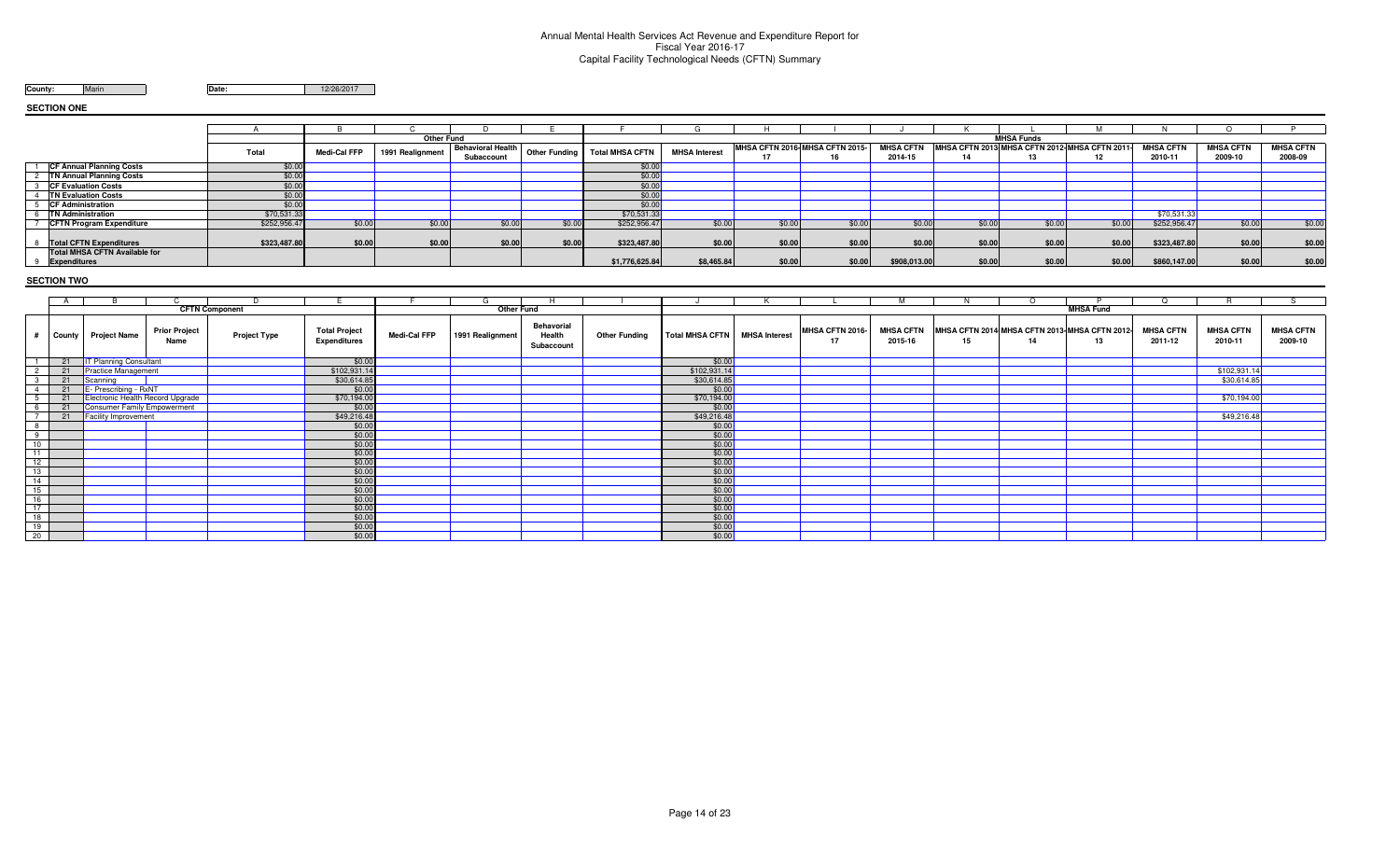

| т                           | U                           | V                           |
|-----------------------------|-----------------------------|-----------------------------|
|                             |                             |                             |
| <b>MHSA CFTN</b><br>2008-09 | <b>MHSA CFTN</b><br>2007-08 | <b>MHSA CFTN</b><br>2006-07 |
|                             |                             |                             |
|                             |                             |                             |
|                             |                             |                             |
|                             |                             |                             |
|                             |                             |                             |
|                             |                             |                             |
|                             |                             |                             |
|                             |                             |                             |
|                             |                             |                             |
|                             |                             |                             |
|                             |                             |                             |
|                             |                             |                             |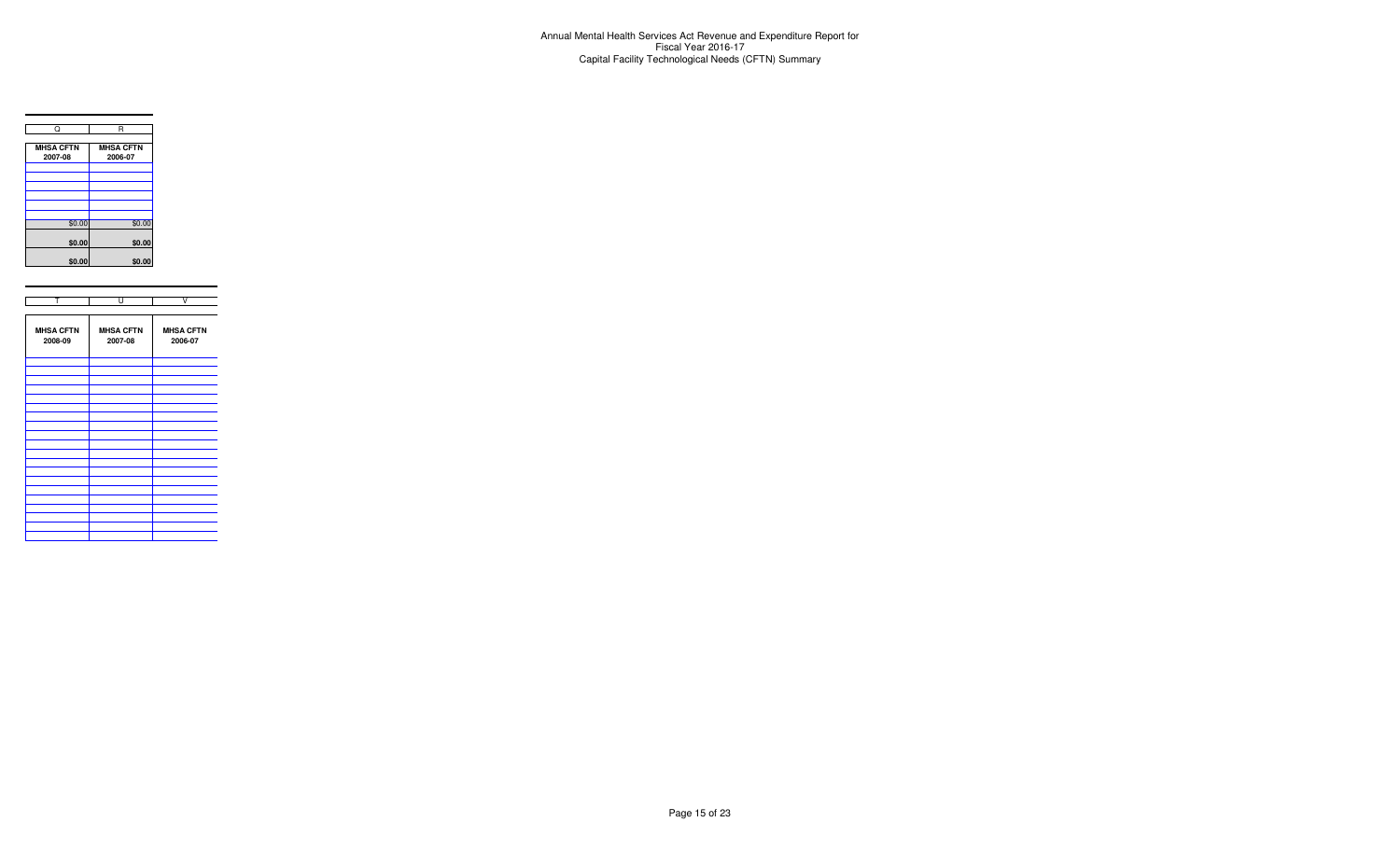### Annual Mental Health Services Act Revenue and Expenditure Report for Fiscal Year 2016-17 TTACB, WET RP, HP Summary

**Marin County:** 

**Date:** 12/26/2017

**SECTION ONE**

|                | TTACB, WET RP, PE SW, HP Component                         |              |              |                     | <b>Other Funds</b>                     |                      |                                        |                      |                                     |                                             |            |                                                                      | <b>MHSA Funds</b> |            |                                     |                                                            |            |            |
|----------------|------------------------------------------------------------|--------------|--------------|---------------------|----------------------------------------|----------------------|----------------------------------------|----------------------|-------------------------------------|---------------------------------------------|------------|----------------------------------------------------------------------|-------------------|------------|-------------------------------------|------------------------------------------------------------|------------|------------|
| County<br>Code | <b>Funding Type</b>                                        | Expenditures | Medi-Cal FFP | 1991<br>Realignment | <b>Behavorial Health</b><br>Subaccount | <b>Other Funding</b> | <b>Total MHSA TTACB,</b><br>WET RP, HP | <b>MHSA Interest</b> | <b>TTACB, WET RP,</b><br>HP 2016-17 | TTACB, WET RP, TTACB, WET RP,<br>HP 2015-16 | HP 2014-15 | .   TTACB, WET RP,   TTACB, WET RP,   TTACB, WET RP,  <br>HP 2013-14 | HP 2012-13        | HP 2011-12 | <b>TTACB, WET RP,</b><br>HP 2010-11 | TTACB, WET RP, TTACB, WET RP, TTACB, WET RP,<br>HP 2009-10 | HP 2008-09 | HP 2007-08 |
|                | Training, Technical Assistance & Capacity Building (TTACB) | \$0.00       |              |                     |                                        |                      |                                        |                      |                                     |                                             |            |                                                                      |                   |            |                                     |                                                            |            |            |
|                | WET Regional Partnerships (WET RP)                         | \$0.00       |              |                     |                                        |                      | ψυ.υι                                  |                      |                                     |                                             |            |                                                                      |                   |            |                                     |                                                            |            |            |
|                | MHSA Housing Program (Unencumbered Funds)                  | \$0.00       |              |                     |                                        |                      | \$0.00                                 |                      |                                     |                                             |            |                                                                      |                   |            |                                     |                                                            |            |            |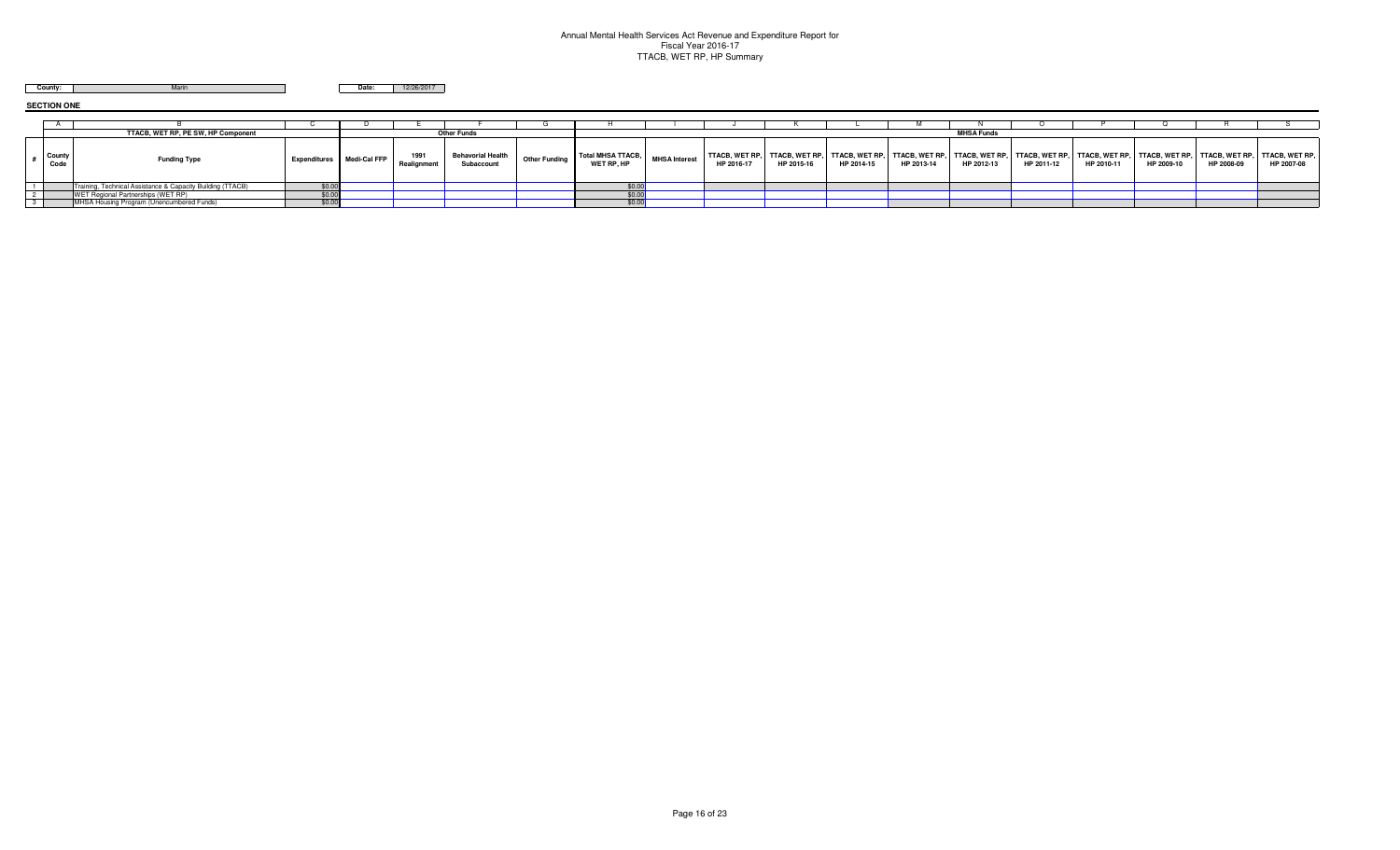Annual Mental Health Services Act Revenue and Expenditure Report for Fiscal Year 2016-17 TTACB, WET RP, HP Summary



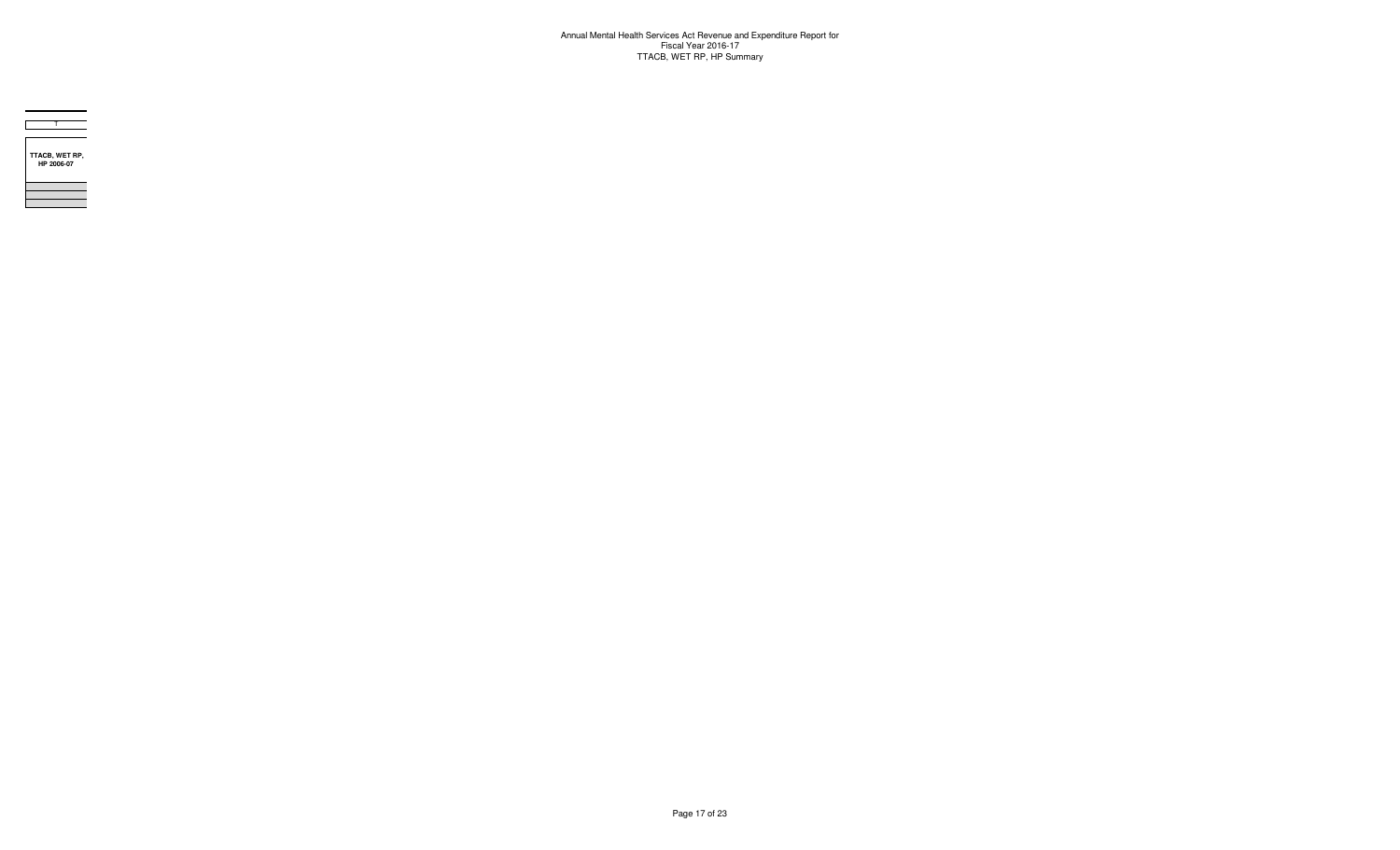# Annual Mental Health Services Act Revenue and Expenditure Report for Fiscal Year 2016-17 Adjustments Worksheet (MHSA)

|                | County:            | Marin       |                                   | <b>Date</b>   | 12/26/2017 |  |  |  |  |  |  |  |
|----------------|--------------------|-------------|-----------------------------------|---------------|------------|--|--|--|--|--|--|--|
|                | <b>SECTION ONE</b> |             |                                   |               |            |  |  |  |  |  |  |  |
|                |                    |             |                                   |               |            |  |  |  |  |  |  |  |
|                | $\mathsf{A}$       | $\mathsf B$ | $\mathsf{C}$                      | D             | E          |  |  |  |  |  |  |  |
| #              | County             | Component   | <b>Adjustment to</b><br><b>FY</b> | <b>Amount</b> | Reason     |  |  |  |  |  |  |  |
|                |                    |             |                                   |               |            |  |  |  |  |  |  |  |
| $\overline{c}$ |                    |             |                                   |               |            |  |  |  |  |  |  |  |
| 3              |                    |             |                                   |               |            |  |  |  |  |  |  |  |
| 4              |                    |             |                                   |               |            |  |  |  |  |  |  |  |
| 5              |                    |             |                                   |               |            |  |  |  |  |  |  |  |
| 6              |                    |             |                                   |               |            |  |  |  |  |  |  |  |
| $\overline{7}$ |                    |             |                                   |               |            |  |  |  |  |  |  |  |
| 8              |                    |             |                                   |               |            |  |  |  |  |  |  |  |
| 9              |                    |             |                                   |               |            |  |  |  |  |  |  |  |
| 10             |                    |             |                                   |               |            |  |  |  |  |  |  |  |

## **SECTION TWO**

|   |               |                      |           | -             |        |
|---|---------------|----------------------|-----------|---------------|--------|
|   | <b>County</b> | <b>Adjustment to</b> | Component | <b>Amount</b> | Reason |
|   |               | Interest             |           |               |        |
| - |               | Interest             |           |               |        |
|   |               | Interest             |           |               |        |

### **SECTION THREE**

| County | <b>Adjustment to</b>   | Amount | Reason |
|--------|------------------------|--------|--------|
|        | <b>Prudent Reserve</b> |        |        |
|        | <b>Prudent Reserve</b> |        |        |
|        | <b>Prudent Reserve</b> |        |        |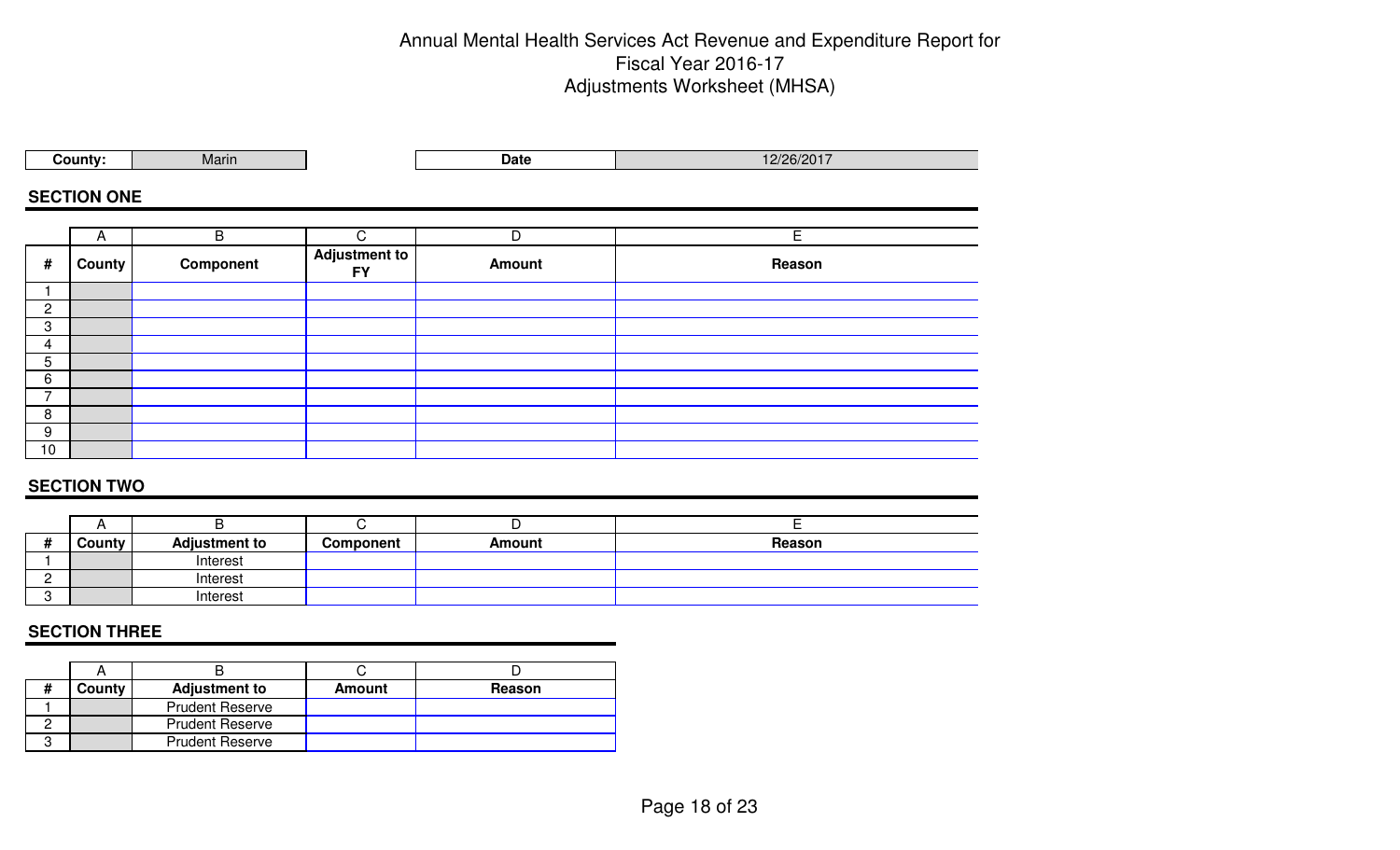# Annual Mental Health Services Act Revenue and Expenditure Report for Fiscal Year 2016-17 FFP Revenue Adjustment

Marin**County:**

**Date:** 12/26/2017

### **SECTION ONE**

|                 | A      | B                  | C                                  | D                       | E                        | F                           | G                     |
|-----------------|--------|--------------------|------------------------------------|-------------------------|--------------------------|-----------------------------|-----------------------|
| #               | County | <b>Fiscal Year</b> | <b>Cost Report</b><br><b>Stage</b> | Component               | <b>Beginning Balance</b> | Adjustment<br><b>Amount</b> | <b>Ending Balance</b> |
| 1               |        | FY 2006-07         |                                    | $\overline{\text{CSS}}$ |                          |                             | \$0.00                |
| $\mathbf 2$     |        | FY 2007-08         |                                    | CSS                     |                          |                             | \$0.00                |
| 3               |        | FY 2008-09         |                                    | CSS                     |                          |                             | \$0.00                |
| $\overline{4}$  |        | FY 2009-10         |                                    | CSS                     |                          |                             | \$0.00                |
| $\overline{5}$  |        | FY 2010-11         |                                    | CSS                     |                          |                             | \$0.00                |
| 6               |        | FY 2011-12         |                                    | CSS                     |                          |                             | \$0.00                |
| $\overline{7}$  |        | FY 2012-13         |                                    | $\overline{\text{CSS}}$ |                          |                             | \$0.00                |
| $\overline{8}$  |        | FY 2013-14         |                                    | CSS                     |                          |                             | \$0.00                |
| 9               |        | FY 2014-15         |                                    | CSS                     |                          |                             | \$0.00                |
| 10              |        | FY 2015-16         |                                    | CSS                     |                          |                             | \$0.00                |
| 11              |        | FY 2006-07         |                                    | PEI                     |                          |                             | \$0.00                |
| 12              |        | FY 2007-08         |                                    | PEI                     |                          |                             | \$0.00                |
| 13              |        | FY 2008-09         |                                    | PEI                     |                          |                             | \$0.00                |
| $\overline{14}$ |        | FY 2009-10         |                                    | PEI                     |                          |                             | \$0.00                |
| 15              |        | FY 2010-11         |                                    | PEI                     |                          |                             | \$0.00                |
| 16              |        | FY 2011-12         |                                    | PEI                     |                          |                             | \$0.00                |
| $\overline{17}$ |        | FY 2012-13         |                                    | PEI                     |                          |                             | \$0.00                |
| $\overline{18}$ |        | FY 2013-14         |                                    | PEI                     |                          |                             | \$0.00                |
| 19              |        | FY 2014-15         |                                    | PEI                     |                          |                             | \$0.00                |
| $\overline{20}$ |        | FY 2015-16         |                                    | PEI                     |                          |                             | \$0.00                |
| 21              |        | FY 2006-07         |                                    | <b>INN</b>              |                          |                             | \$0.00                |
| $\overline{22}$ |        | FY 2007-08         |                                    | <b>INN</b>              |                          |                             | \$0.00                |
| $\overline{23}$ |        | FY 2008-09         |                                    | <b>INN</b>              |                          |                             | \$0.00                |
| 24              |        | FY 2009-10         |                                    | <b>INN</b>              |                          |                             | \$0.00                |
| 25              |        | FY 2010-11         |                                    | $\overline{\text{INN}}$ |                          |                             | \$0.00                |
| $\overline{26}$ |        | FY 2011-12         |                                    | <b>INN</b>              |                          |                             | \$0.00                |
| 27              |        | FY 2012-13         |                                    | <b>INN</b>              |                          |                             | \$0.00                |
| 28              |        | FY 2013-14         |                                    | <b>INN</b>              |                          |                             | \$0.00                |
| 29              |        | FY 2014-15         |                                    | <b>INN</b>              |                          |                             | \$0.00                |
| 30              |        | FY 2015-16         |                                    | <b>INN</b>              |                          |                             | \$0.00                |
| $\overline{31}$ |        | FY 2006-07         |                                    | <b>WET</b>              |                          |                             | \$0.00                |
| 32              |        | FY 2007-08         |                                    | <b>WET</b>              |                          |                             | \$0.00                |
| 33              |        | FY 2008-09         |                                    | <b>WET</b>              |                          |                             | \$0.00                |
| $\overline{34}$ |        | FY 2009-10         |                                    | <b>WET</b>              |                          |                             | \$0.00                |
| $\overline{35}$ |        | FY 2010-11         |                                    | <b>WET</b>              |                          |                             | \$0.00                |
| 36              |        | FY 2011-12         |                                    | <b>WET</b>              |                          |                             | \$0.00                |
| 37              |        | FY 2012-13         |                                    | <b>WET</b>              |                          |                             | \$0.00                |
| 38              |        | FY 2013-14         |                                    | <b>WET</b>              |                          |                             | \$0.00                |
| 39              |        | FY 2014-15         |                                    | WET                     |                          |                             | \$0.00                |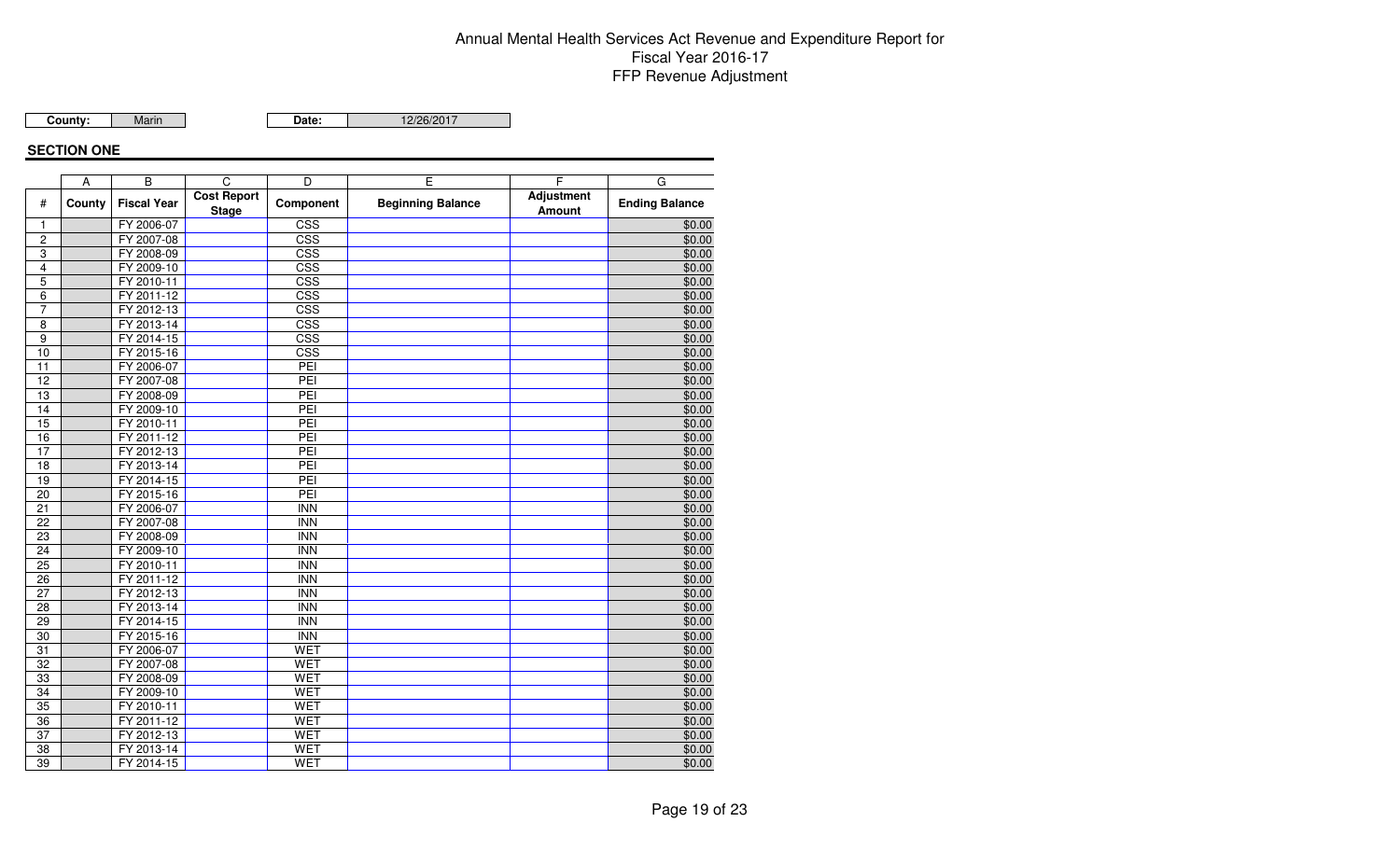# Annual Mental Health Services Act Revenue and Expenditure Report for Fiscal Year 2016-17 FFP Revenue Adjustment

|  | 40 | $2015 -$<br>5-16<br>$\mathbf{v}$ | WET |  | \$0.00 |
|--|----|----------------------------------|-----|--|--------|
|--|----|----------------------------------|-----|--|--------|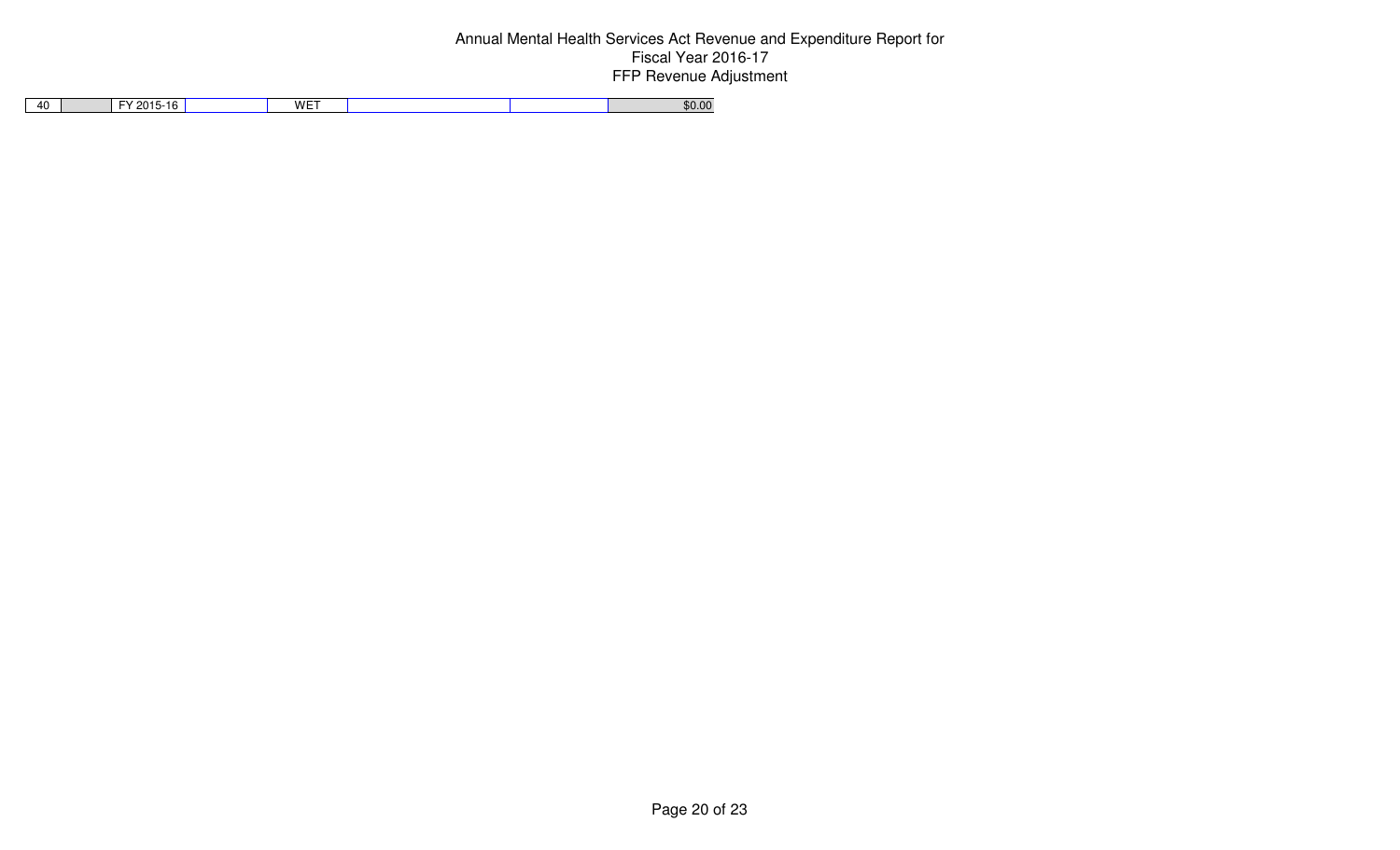### Annual Mental Health Services Act Revenue and Expenditure Report for Fiscal Year 2016-17 Comments

# **Back to Summary**

# **Annual Mental Health Services Act Revenue and Expenditure Report Fiscal Year 2016-17Comments**

|                 | <b>Comments</b> |
|-----------------|-----------------|
|                 |                 |
| ٦               |                 |
|                 |                 |
| $\overline{2}$  |                 |
|                 |                 |
| $\mathbf{3}$    |                 |
|                 |                 |
| $\overline{4}$  |                 |
|                 |                 |
| $5\phantom{.0}$ |                 |
|                 |                 |
| $6\phantom{1}$  |                 |
|                 |                 |
| $\overline{7}$  |                 |
|                 |                 |
| $8\phantom{1}$  |                 |
|                 |                 |
| 9               |                 |
|                 |                 |
| $10$            |                 |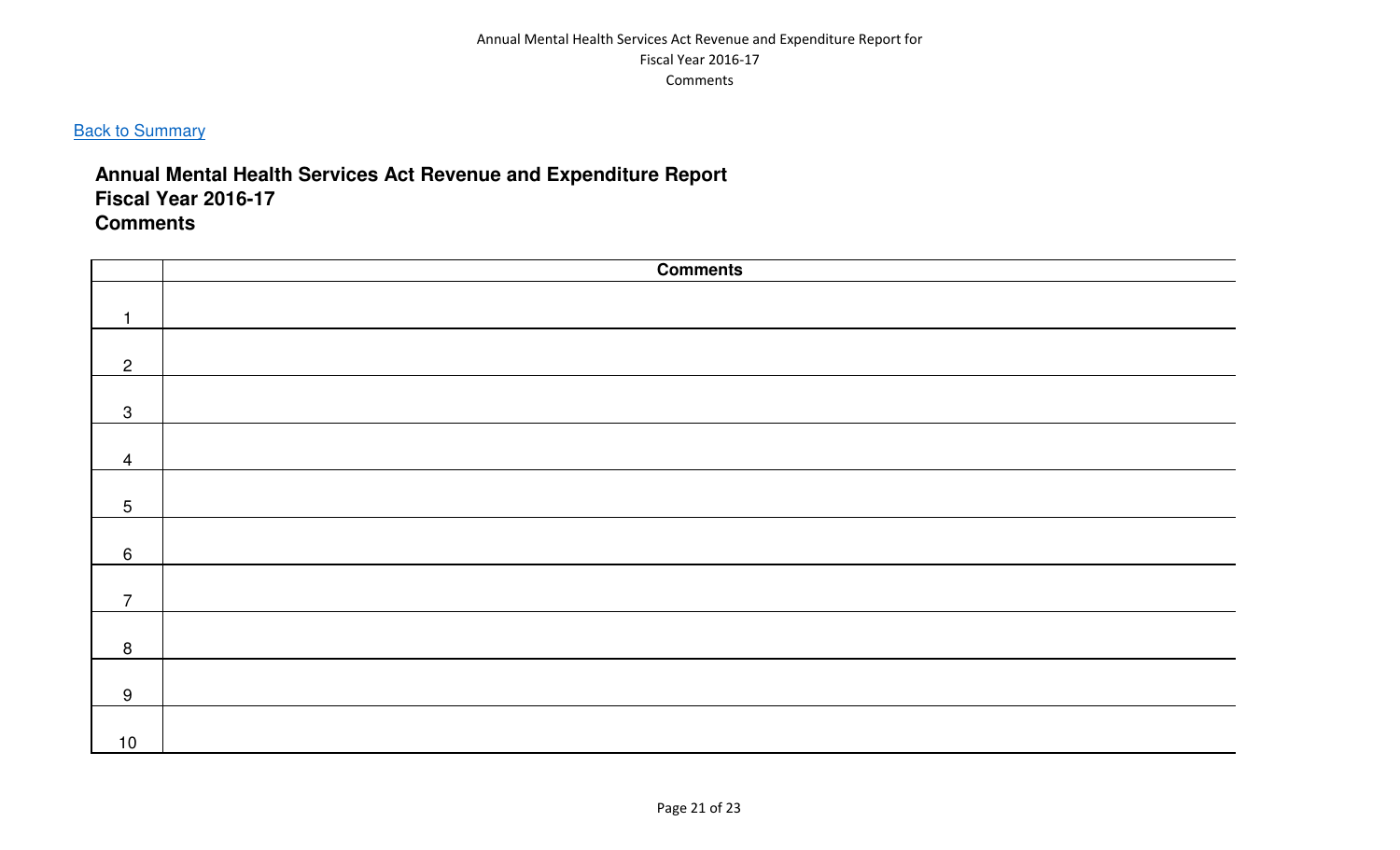| A                                                                                                                                                                                                                                                               | $\overline{B}$<br>$\mathsf{C}$   | $\overline{D}$ | E                           |                                   | G                         | H                             | $\mathbf{I}$              |                         | $\mathsf{K}$  |                                   | M                 |
|-----------------------------------------------------------------------------------------------------------------------------------------------------------------------------------------------------------------------------------------------------------------|----------------------------------|----------------|-----------------------------|-----------------------------------|---------------------------|-------------------------------|---------------------------|-------------------------|---------------|-----------------------------------|-------------------|
|                                                                                                                                                                                                                                                                 |                                  |                | CSS_Service_C PEI_Combined_ |                                   |                           |                               |                           | Adjustment_MHSA_Co      |               |                                   |                   |
| $\overline{1}$                                                                                                                                                                                                                                                  | Info_County_Code Info_Population | ategory        | Standalone                  | PEI_Program_Type                  | INN_Expenditure_Type      | <b>WET_Funding_Category</b>   | CFTN_Project_Type         | mponent                 | Adjustment_FY | <b>Adjustment_Reason</b>          | Cost_Report_Stage |
| 2 Alameda                                                                                                                                                                                                                                                       | 01 Yes                           | <b>FSP</b>     | Combined                    | Prevention                        | Project                   | <b>Workforce Staffing</b>     | <b>Capital Facility</b>   | CSS                     | FY 2006-07    | <b>Cost Report Reconciliation</b> | Audited           |
|                                                                                                                                                                                                                                                                 | 02 No                            | Non-FSP        | Standalone                  | Early Intervention                | Project Administration    | Training/Technical Assistance | <b>Technological Need</b> | PEI                     | FY 2007-08    | Cost Report Audit                 | Settled           |
| 4 Amador                                                                                                                                                                                                                                                        | 03                               |                |                             | Outreach                          | <b>Project Evaluation</b> | MH Career Pathways            |                           | $\overline{\text{INN}}$ | FY 2008-09    | <b>SDMC Chart Audit</b>           | Initial           |
|                                                                                                                                                                                                                                                                 | 65                               |                |                             | Stigma & Discrimination Reduction |                           | Residency/Internship          |                           | WET                     | FY 2009-10    | Local Quality Assurance Audit     |                   |
| 5 Berkeley City<br>6 Butte<br>7 Calaveras                                                                                                                                                                                                                       | 04                               |                |                             | Suicide Prevention                |                           | <b>Financial Incentive</b>    |                           | <b>CFTN</b>             | FY 2010-11    | Error                             |                   |
|                                                                                                                                                                                                                                                                 | 05                               |                |                             | Access and Linkage                |                           |                               |                           | <b>TTACB</b>            | FY 2011-12    | Other                             |                   |
| 8 Colusa                                                                                                                                                                                                                                                        | 06                               |                |                             | <b>Improving Timely Access</b>    |                           |                               |                           | <b>WET RP</b>           | FY 2012-13    |                                   |                   |
|                                                                                                                                                                                                                                                                 | 07                               |                |                             | <b>Combined Summary</b>           |                           |                               |                           | PEI SW                  | FY 2013-14    |                                   |                   |
|                                                                                                                                                                                                                                                                 |                                  |                |                             |                                   |                           |                               |                           |                         |               |                                   |                   |
|                                                                                                                                                                                                                                                                 | 08<br>09                         |                |                             |                                   |                           |                               |                           | <b>MHSA HP</b>          | FY 2014-15    |                                   |                   |
|                                                                                                                                                                                                                                                                 | 10                               |                |                             |                                   |                           |                               |                           |                         | FY 2015-16    |                                   |                   |
|                                                                                                                                                                                                                                                                 |                                  |                |                             |                                   |                           |                               |                           |                         | FY 2016-17    |                                   |                   |
|                                                                                                                                                                                                                                                                 | 11                               |                |                             |                                   |                           |                               |                           |                         |               |                                   |                   |
|                                                                                                                                                                                                                                                                 | 12                               |                |                             |                                   |                           |                               |                           |                         |               |                                   |                   |
|                                                                                                                                                                                                                                                                 | 13                               |                |                             |                                   |                           |                               |                           |                         |               |                                   |                   |
|                                                                                                                                                                                                                                                                 | 14                               |                |                             |                                   |                           |                               |                           |                         |               |                                   |                   |
|                                                                                                                                                                                                                                                                 | 15                               |                |                             |                                   |                           |                               |                           |                         |               |                                   |                   |
|                                                                                                                                                                                                                                                                 | 16                               |                |                             |                                   |                           |                               |                           |                         |               |                                   |                   |
|                                                                                                                                                                                                                                                                 | 17                               |                |                             |                                   |                           |                               |                           |                         |               |                                   |                   |
|                                                                                                                                                                                                                                                                 | 18                               |                |                             |                                   |                           |                               |                           |                         |               |                                   |                   |
|                                                                                                                                                                                                                                                                 | 19                               |                |                             |                                   |                           |                               |                           |                         |               |                                   |                   |
|                                                                                                                                                                                                                                                                 | 20                               |                |                             |                                   |                           |                               |                           |                         |               |                                   |                   |
|                                                                                                                                                                                                                                                                 | 21                               |                |                             |                                   |                           |                               |                           |                         |               |                                   |                   |
|                                                                                                                                                                                                                                                                 | 22                               |                |                             |                                   |                           |                               |                           |                         |               |                                   |                   |
|                                                                                                                                                                                                                                                                 | 23                               |                |                             |                                   |                           |                               |                           |                         |               |                                   |                   |
|                                                                                                                                                                                                                                                                 | 24                               |                |                             |                                   |                           |                               |                           |                         |               |                                   |                   |
|                                                                                                                                                                                                                                                                 | 25                               |                |                             |                                   |                           |                               |                           |                         |               |                                   |                   |
|                                                                                                                                                                                                                                                                 | 26                               |                |                             |                                   |                           |                               |                           |                         |               |                                   |                   |
|                                                                                                                                                                                                                                                                 | 27                               |                |                             |                                   |                           |                               |                           |                         |               |                                   |                   |
|                                                                                                                                                                                                                                                                 | 28                               |                |                             |                                   |                           |                               |                           |                         |               |                                   |                   |
|                                                                                                                                                                                                                                                                 | 29                               |                |                             |                                   |                           |                               |                           |                         |               |                                   |                   |
|                                                                                                                                                                                                                                                                 | 30                               |                |                             |                                   |                           |                               |                           |                         |               |                                   |                   |
|                                                                                                                                                                                                                                                                 | 31                               |                |                             |                                   |                           |                               |                           |                         |               |                                   |                   |
|                                                                                                                                                                                                                                                                 | 32                               |                |                             |                                   |                           |                               |                           |                         |               |                                   |                   |
|                                                                                                                                                                                                                                                                 | 33                               |                |                             |                                   |                           |                               |                           |                         |               |                                   |                   |
|                                                                                                                                                                                                                                                                 | 34                               |                |                             |                                   |                           |                               |                           |                         |               |                                   |                   |
|                                                                                                                                                                                                                                                                 | 35                               |                |                             |                                   |                           |                               |                           |                         |               |                                   |                   |
|                                                                                                                                                                                                                                                                 | 36                               |                |                             |                                   |                           |                               |                           |                         |               |                                   |                   |
|                                                                                                                                                                                                                                                                 | 37                               |                |                             |                                   |                           |                               |                           |                         |               |                                   |                   |
|                                                                                                                                                                                                                                                                 | 38                               |                |                             |                                   |                           |                               |                           |                         |               |                                   |                   |
| The Contractor of Scheme San Berlin 2013<br>19 Contra Costa<br>10 Del Norte<br>11 El Dorado<br>13 Glenn<br>14 Humboldt<br>15 Imperial<br>16 Dityon<br>17 Kern<br>18 Kings<br>19 Lake<br>20 Lassen<br>21 Dis Angeles<br>22 Madera<br>23 Marin<br>24 Mariposa<br> | 39                               |                |                             |                                   |                           |                               |                           |                         |               |                                   |                   |
|                                                                                                                                                                                                                                                                 | 40                               |                |                             |                                   |                           |                               |                           |                         |               |                                   |                   |
|                                                                                                                                                                                                                                                                 | 41                               |                |                             |                                   |                           |                               |                           |                         |               |                                   |                   |
|                                                                                                                                                                                                                                                                 | 42                               |                |                             |                                   |                           |                               |                           |                         |               |                                   |                   |
|                                                                                                                                                                                                                                                                 | 43                               |                |                             |                                   |                           |                               |                           |                         |               |                                   |                   |
|                                                                                                                                                                                                                                                                 | 44                               |                |                             |                                   |                           |                               |                           |                         |               |                                   |                   |
|                                                                                                                                                                                                                                                                 | 45                               |                |                             |                                   |                           |                               |                           |                         |               |                                   |                   |
|                                                                                                                                                                                                                                                                 | 46                               |                |                             |                                   |                           |                               |                           |                         |               |                                   |                   |
|                                                                                                                                                                                                                                                                 | 47                               |                |                             |                                   |                           |                               |                           |                         |               |                                   |                   |
|                                                                                                                                                                                                                                                                 | 48                               |                |                             |                                   |                           |                               |                           |                         |               |                                   |                   |
|                                                                                                                                                                                                                                                                 | 49                               |                |                             |                                   |                           |                               |                           |                         |               |                                   |                   |
|                                                                                                                                                                                                                                                                 | 50                               |                |                             |                                   |                           |                               |                           |                         |               |                                   |                   |
|                                                                                                                                                                                                                                                                 | 63                               |                |                             |                                   |                           |                               |                           |                         |               |                                   |                   |
|                                                                                                                                                                                                                                                                 | 52                               |                |                             |                                   |                           |                               |                           |                         |               |                                   |                   |
|                                                                                                                                                                                                                                                                 | 66                               |                |                             |                                   |                           |                               |                           |                         |               |                                   |                   |
|                                                                                                                                                                                                                                                                 | 53                               |                |                             |                                   |                           |                               |                           |                         |               |                                   |                   |
|                                                                                                                                                                                                                                                                 | 54                               |                |                             |                                   |                           |                               |                           |                         |               |                                   |                   |
|                                                                                                                                                                                                                                                                 | 55                               |                |                             |                                   |                           |                               |                           |                         |               |                                   |                   |
|                                                                                                                                                                                                                                                                 | 56                               |                |                             |                                   |                           |                               |                           |                         |               |                                   |                   |
|                                                                                                                                                                                                                                                                 | 57                               |                |                             |                                   |                           |                               |                           |                         |               |                                   |                   |
|                                                                                                                                                                                                                                                                 |                                  |                |                             |                                   |                           |                               |                           |                         |               |                                   |                   |